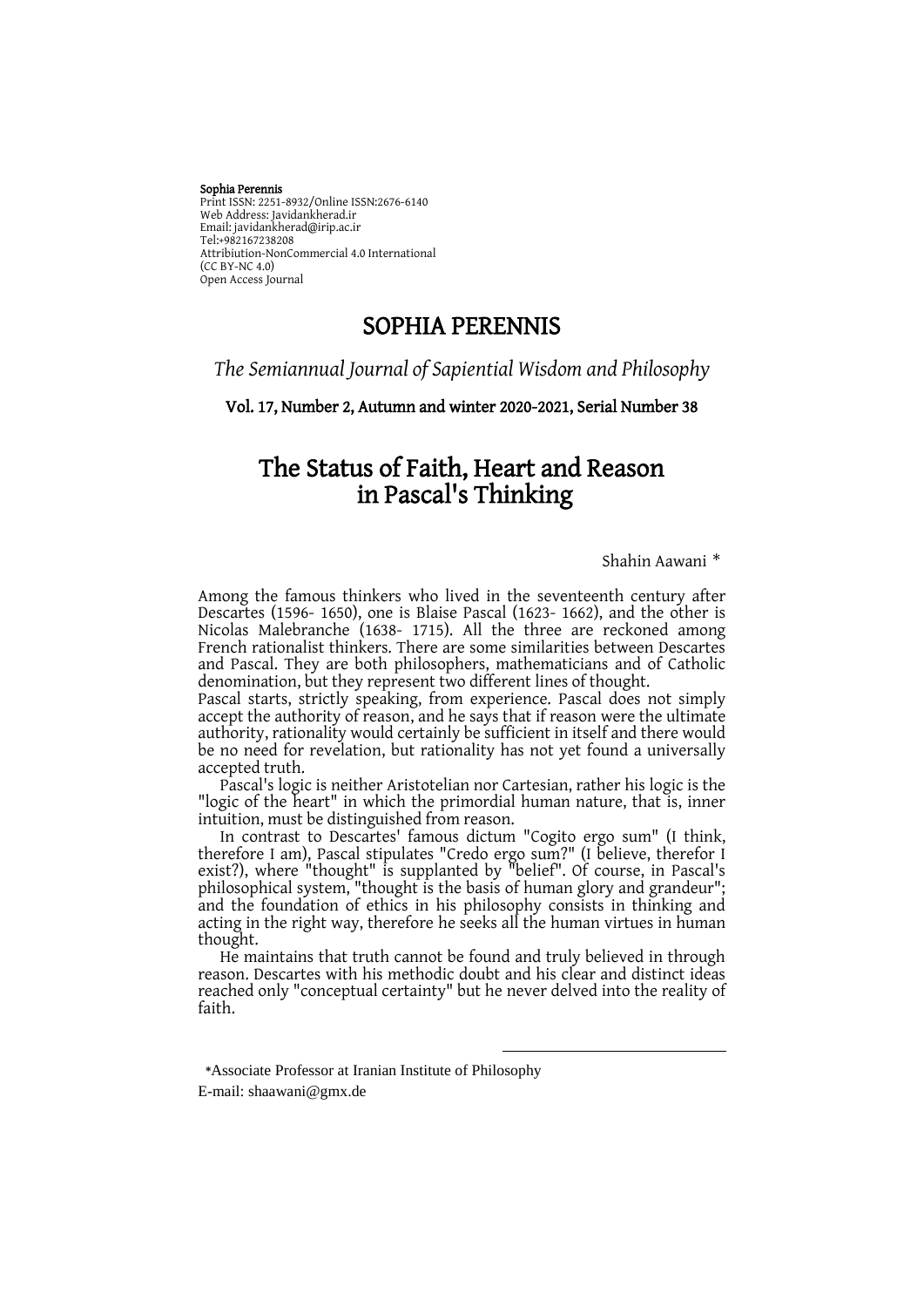Philosophers have generally identified Pascal as a rationalist, but this article proves that he is a "Fideist", and on this basis, the author examines the subject of religion and faith in the heart from Pascal's point of view. In addition, the present article examines the logic and method by which Pascal arrives at "faith" and "religion."

Pascal distinguishes between faith, levels of faith, and wisdom. He believes that faith is a grace bestowed by God on a believer. At this stage, faith is for the general public and beginners, but when faith gives way to mysticism, it is at this stage that the believer becomes a mystic and achieves an understanding of the truth. Such an argument is presented in Pascal as the difference between philosophy and wisdom, where he says: "The greatness of wisdom, which is only valid when it comes from God, is invisible to carnal and spiritual people." He goes on to write: "The great geniuses have their triumph and their fame, and they have absolutely no need of carnal greetings to which they have no relation, for this neither adds nor deprives their own greatness". They are seen by God and the angels, not the bodies or the inquisitive followers. God is enough for them (Pascal, 1997: 308/793).

One of the key phrases of Pascal's thought is: "The heart has its reasons, which intellect does not know"; the truth of God is such that it is both apprehended by intellect and intuited by heart, because "it is heart that knows the principles". To show Pascal's opposition to reason, the word "*qalb*" proves to be more logical and precise than "*dil*" and feeling. According to Descartes, "heart" is a bodily organ that all living creatures have in common, but reason, as the faculty of reasoning and arguing, is peculiar to "human beings", equally distributed among them. Pascal, in contrast, explicitly asserts that this is the heart that apprehends "mysteries of faith". God is visible by heart, not by reason. The heart naturally loves "transcendent beings".

Pascal maintains that man does not need to be grandiose, since he is but a reed, that is the weakest creature in nature; but he is a thinking reed. The entire universe need not arm itself to crush him. A vapor, a drop of water suffices to kill him. But, if the universe were to crush him, man would still be more noble than that which killed him, because he is aware of his mortality. The universe knows nothing of this. "All our dignity consists, then, in thought. By it we must elevate ourselves, and not by space and time which we cannot fill." so we should endeavor to "think well"; this is the principle of morality.

Unlike the rationalists, Pascal holds that God is not conceivable through rational procedures. Two centuries later, the same central thesis was developed and articulated by Soren Kierkegaard (1813-1855), the existentialist theologian, in a more precise and modern formulation. Both consider the quest for evidences to prove the existence of God as a kind of disrespect for religion, because it inevitably consequents on a preceding doubt and lack of conviction. Both accept revelation as the basis of their faith. Pascal, however, trusted on God's graciousness, contrasted the religious worldview with the scientific and philosophical rationalizations.

Pascal claims that he has found the ultimate foundation of the certainty on which everything depends. This foundation is the living God, i.e. the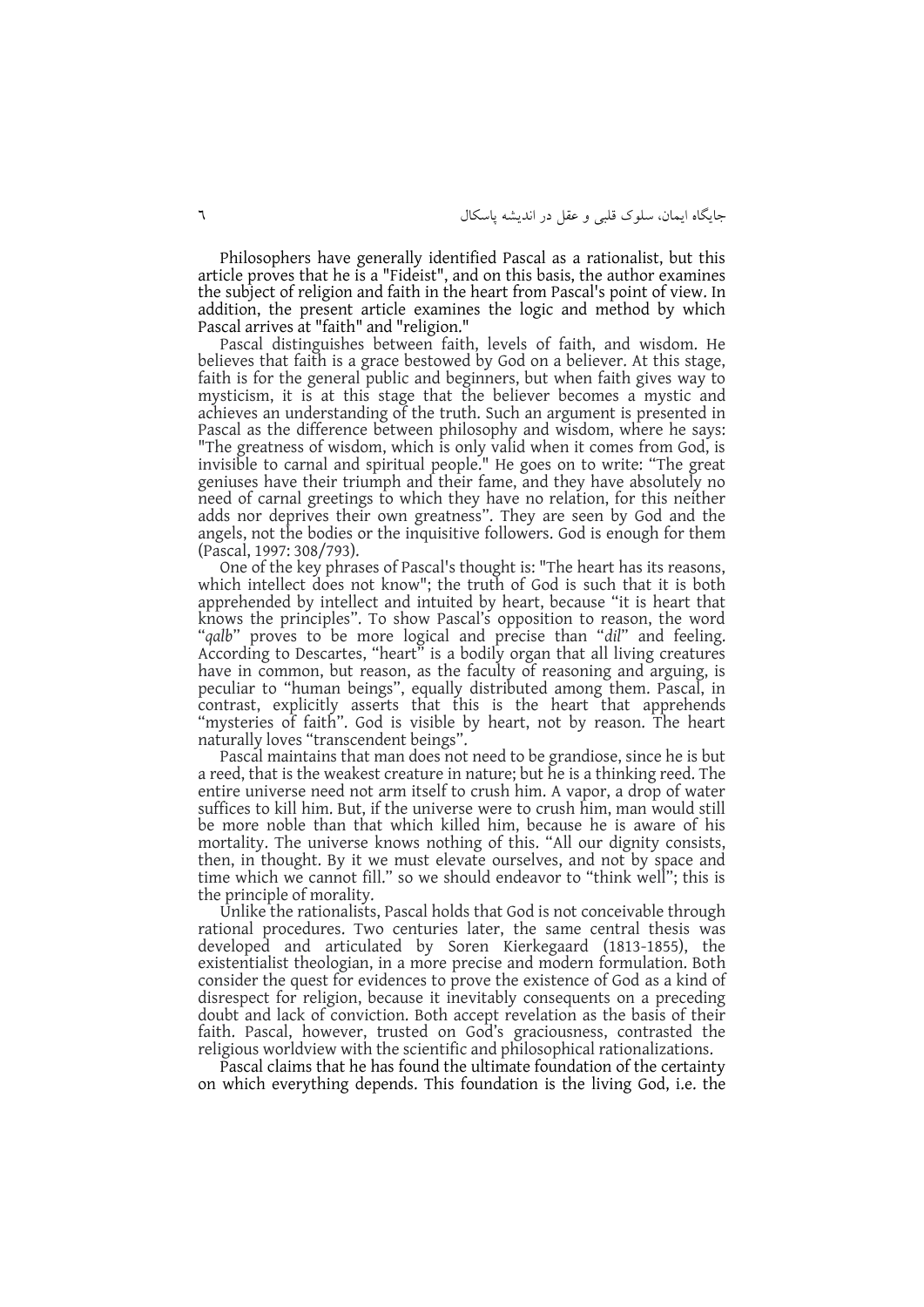Bible, which was revealed in Jesus and is historically present in him. Is such a claim true? In that case, can he be called a "philosopher of religion"? Meanwhile, Pascal's unfinished and most important work, entitled *Pensées* (Thoughts), is written about the legitimacy of the religion of Christ defending it against its adversaries.

He is a devout philosopher, and a staunch supporter of the Catholic religion, yet he is a moderate believer. His famous work, *Fragments*: *Penseés*, is on the legitimacy of the religion of Christ and its defense. According to Pascal, attaining God is the work of the heart, not the intellect, because the intellect either leads man to heresy or makes him an atheist. The issue is complicated by the fact that "heart"—in German: "*Herz*"—has been rendered into Persian by the word "*dil*", while its true equivalent is "*qalb*". As mentioned in the article, Pascal attributes the center of intuition and vision of God to the heart as "*qalb*", rather than "*dil*"—which is concomitant of arbitrariness; thus, if one considers Pascalian notion of heart as "*dil*", the knowledge of God would be understood as subjective, instead of as a knowledge by heart and faith.

In the present article, the author has tried to first enumerate Pascal's scientific innovations in the field of natural sciences, hydrostatics, etc. She then goes on to describe Pascal's important intellectual points, including his inclination toward religious discourse - as well as Pascal betting on the existence of God, Pascal triangle, and Pascal's theorem. Moreover, another section of the article is particularly concerned with the relation of faith to the issue of predestination and free will, and to the law. Here, the question arises as to whether or not predestination and free will are considered to be distinct from each other in Pascal's fideism, as it is the case with Christian theology. How is this issue addressed by his "logic of the heart"?

#### Bibliography

- P., G.,→ Pascal, *Gedanken*, 1997.
- KrV: → Kant, *Kritik der reinen Vernunft*, 1983.
- Hersg= Herausgegeben von/ Herausgeber
- Bréhier, Emile (2006), *Histoire de la philosophie*, *Le XVII Siècle*, translated by Ismail Saadat, First.edition, Tehran, Hermes Press.
- ----, ---- (2018), *Histoire de la philosophie*, *II. XIX Siecle, Période des Systémes (1800- 1850)*, translated by Ismail Saadat, First edition. Tehran, Hermes press.
- Cassirer, Ernst (1993), *Die Philosophie der Aufklärung*, Überzung von. Najaf Daryabandari, First edition, Tehran, Kharazmi Publictions.
- Cottingham, John (2011), *A Descartes Dictionary*, translated by Ali Afzali, First edition, Tehran, Iranian Institute of Philosophy.
- Descartes, René (2004), *Discours de la méthode pour bien conduire sa raison et chercher la verité dans les sciences,* translated by Mohammad Ali Foroughi. → Foroughi, pp. 193- 260.
- Elders, Leo. J. (2007), *The Philosophical Theology of St. Thomas Aquinas,* translated by Shahab al-Din Abassi, Second edition, Tehran, the Ministry of Culture and Islamic Guidance Press.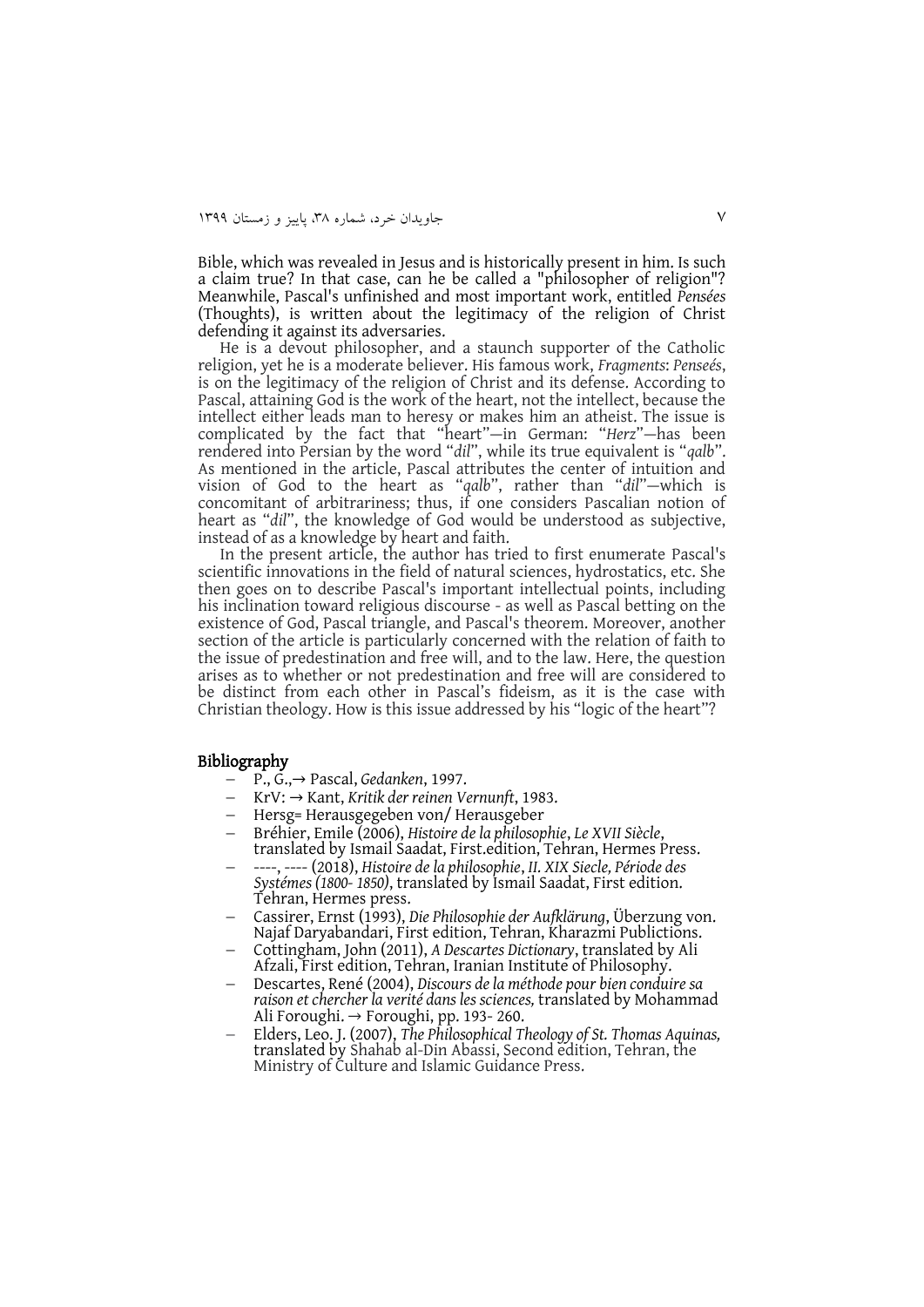- Foroughi, Mohammad Ali (2004), *The History of Philosophy in Europe, A Short History of Ancient Rome*, Fist edition, Tehran, Hermes Press.
- Foulquié, Paul (1383), *Métaphysique*, Translated by Yahya Mahdawi, Second edition. Tehran, University of Tehran Press.
- Gilson, Etienne (2009), *God and Philosophy*, (*The Evolution of the Concept of God in the History of Western Philosophy*), Translated by Sharam Pazuki, Second edition, Tehran, Haghighat Publications.
- Ilkhani, Mohammad (2014), *Histoire de la philosophie du Moyen Age de la Renaissance*, Eight edition, Tehran, SAMT Publications.
- Kant, Immanuel (1984), *Kritik der reinen Vernunft,* (2. Aufl.), Werke in Zehn Bänden, Bd.4. Wissenschaftliche Buchgesellschaft Darmstadt.
- Küng, Hans (2006), D*oes God Exist? An Answer for Today*, Taschenbuch, Wipf and Stock.
- ----, --- (2010), *Does God Exist? An Answer for Today,* translated by Hasan Ghanbari*,* First edition, Qum, Publications of University of Religions and Denominations.
- Lafuma, Louis (1986), "Blaise Pascal", in; LThK (=*Lexikon für Theologie und Kirche*), 10 Bde، Bd.8, Hersg. von Josef Höfer,und Karl Rahner; Herstellung: Freiburger Graphische Betriebe.
- Loeffel, Hans (1987), *Blaise Pascal*, Birkhäuser Verlag, Basel, Boston.
- Morvarid, Jafar; Mahdavi Mehr, Vahid (2018),"Investigating the essential distinction of Pascal's Betting argument" and "Hadith of Muhajjah from Iman Ali, and Ibn Abi al-Awja' and its philosophical and theological results", in: *Journal of Philosophical Theological Research* (JPTR), Serial number 76, Summer, pp. 57- 70.
- Palmer, Michael F. (2014). *The Question of God: an introduction and sourcebook*, Translated by Naimeh Pourmohammadi, First edition,Tehran, Scientific and Cultural Publications.
- Pascal, Blaise (1997). *Gedanken über die Religion und eineig andere Themen*, Jean- Robert Armogathe (Hrsg.), aus dem Französischen übersetzt von Ulrich Kunzmann, UB 1622, ReclamVerlag, Leipzig.
- ----, ---- (1966) *Pensées*, edited and translated by. A. J. Krailsheimer, London and New York, Penguin Books.
- ----, ---- (2019). *Human happiness*, translated by Marzieh Khosravi, Second.edition., Tehran, Rozegar-e no Press.
- Rescher, Nicholas (1985). *Pascal's Wager: A Study of Practical Reasoning in Philosophical Theology*, Notre Dame, Ind., University of Notre Dame Press.
- Ritter, Joachim; Karlfried Grunder und Gottfried Gabriel (2014); *Historisches Wörterbuch der Philosophie*, Band 2, *Eine Auswahl von Konzepten in der Metaphysik* (*Theologie*), Translated by Mohammad Reza Hosseini Beheshti, und die Gruppe von Übersetzern, Tehran, SAMT Press.
- Zadyousefi, Amir Hussein; Saeedi Mehr, Mohammad (2015) "Pascal Betting and the Problem of Multiple Gods" in: *Researches of the philosophy of religion*; Tehran, Institute of Humanities and Cultural Studies, Fourth year, second issue, Autumn and Winter 1394, pp. 66-43.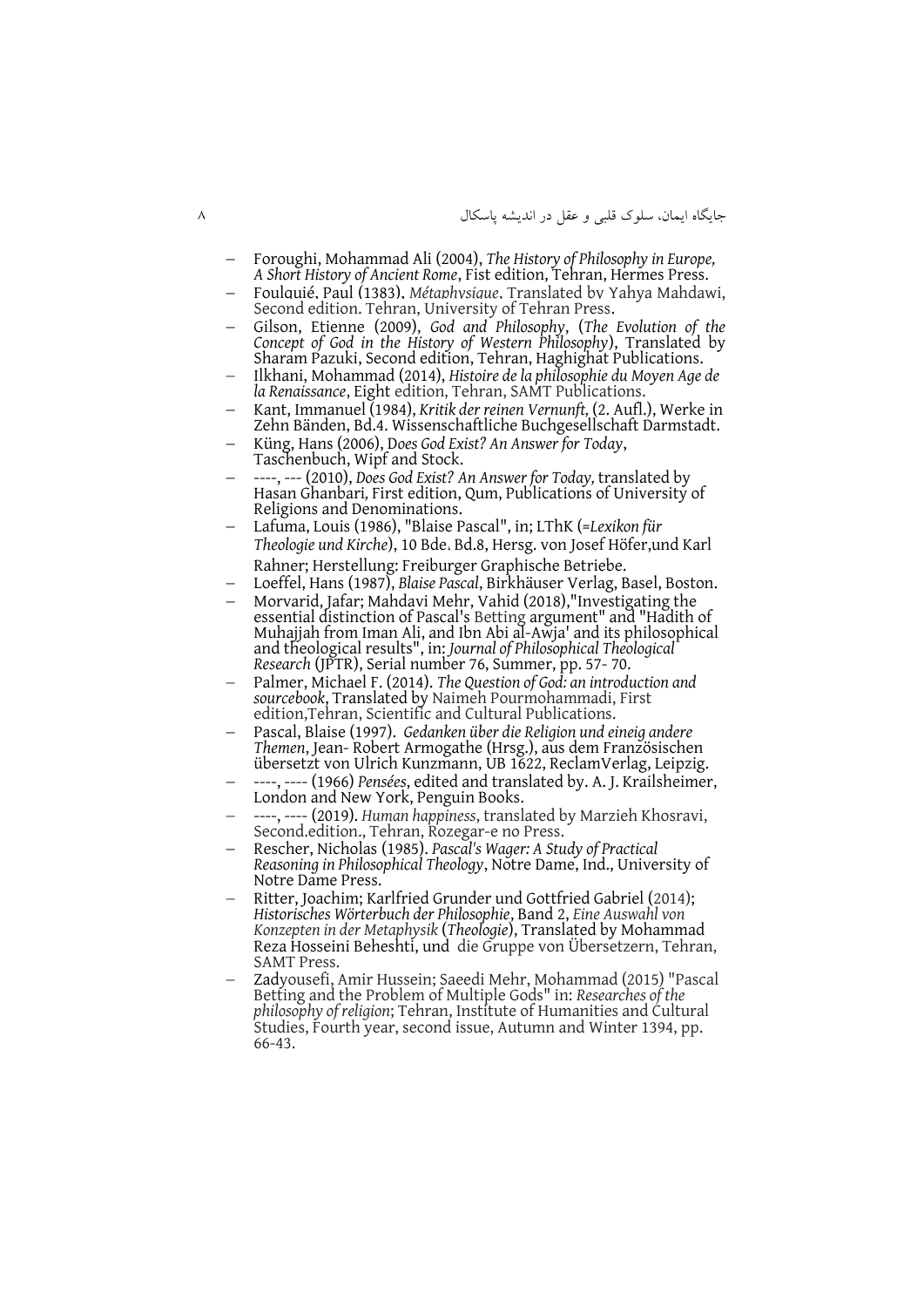**مجله علمی جاویدانخرد، شماره ،83 پاییز و زمستان ،9811 صفحات -5 83**

**جایگاه ایمان، سلوک قلبی، و عقل در اندیشة پاسکال**

**\* شهین اعوانی**

**چکیده**

پاسکال عقالنیت عقل را به سادگی نمیپذیرد و میگوید اگر عقل، عقالنیی میبود یقیناً عقالنیت کافی بود ولیی عقالنییت ونیوز ققیقیت ییابتی نیافتیه است. منطق پاسکال، «منطق قلب» است کـه در آن فطـرت، یعنـی احســاس شهودی، بایـد از عقـل متمـایز باشـد. در قبـال عبـارت معـروف دکـارت »میاندیشم، پس وستم«، پاسکال میپرسد »باور دارم، پس وجیود دارم ؟«. او «باور قلبی» را به جای «اندیشه عقلی» نهاده است. پاسکال مدعی است که او بنیان ندایی یقین را یافته، یقینیی کیه ومیه یییز مبتنی بر آن است. این بنیان «خدای زنده»، یعنی کتاب مقدس است ک هدر مسیح آشکار شد. پاسکال بر این عقیده است که از طریق عقـل و اسـتدلال نمی توان حقیقت را یافت. معمولاً پاسکال را در زمرهٔ عقل گرایان شناختهانــد اما آن طور که مقاله در صدد اثبات آن است، او یک «ایمانگرا» است ولی ایمان او «عقلی» نیست بلکه «ایمان قلبی» است. مقالهٔ حاضر، موضوع دین و «ایمان قلبی» از منظر پاسکال؛ و نیز منطق و روشی را که او با استفاده از آن به این گونه «ایمان» و «فهم دین» نائل آمده، مورد بررسی قرار داده است؛ و در پارهای موارد مهم، دیدگاه پاسکال با دکارت نیز مقایسه می شود. **کلیدواژهها:** پاسکال، دکار ، عقل، عقلگرایی، ایمانگرایی، دین، قلب.

\* عضو هیأت علمی مؤسسه پژوهشی حکمت و فلسفهٔ ایران. رایانامه: shaawani@gmx.de تاریخ دریافت: 9811/7/9 تاریخ پذیرش: 9811/1/52

 $\overline{\phantom{a}}$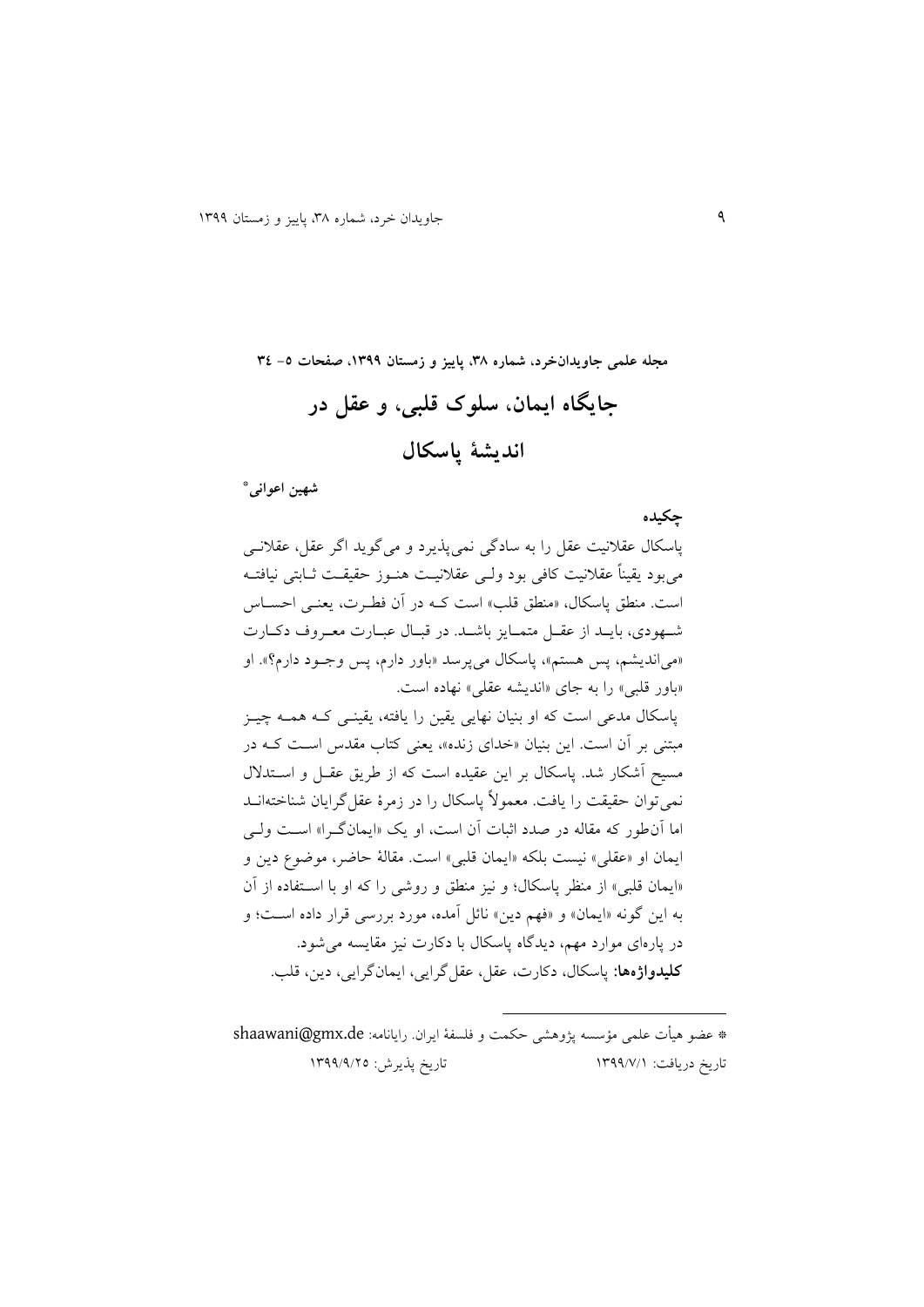## **.9 پاسکال و نوآوریهای علمی**

بعضی از فیلسوفان معاصر بر این عقیدهاند که «براهین وجود خدا» نــه ممکـن|نــد و نــه پدیدأورندهٔ ایمان دینی از جمله ایمان مسیحی`. أیا این بدان معناست که هر تلاشی کــه عقل تا کنون در اثبات وجود خدا کرده، بیiتیجه بوده است؟ مقاله بنا ندارد بــه دیــدگاه میاصر دربارة دین بپردازد ولی این نکته را در عقلگرایان با محوریت پاسکال و دیدگاه او دربارة ایمان میجوید.

در میان متفکران بزرگ قرن هفدهم فرانسه، یافتن دو فیلسوف مشابه و در عین حال متفاوت، مانند دکارت و بلز پاسکال ٔ، ناممکن بود. پاسکال مانند دکــارت ریاضــیدان، و فیزیکدان بود. هر دو انسانی مدرن، ادیبی برجسته و متفکری ژرفاندیش بودند (نـک.: کونگ، ۱۳۸۹: ۱۰۸). اکثر «زندگیiامه نویسان» در تأثیر محیط اولیّهٔ صـحنههـا و منــاظر طاقتفرسا و خشک و خشن کلرمون در ایالت اوورنی<sup>۲</sup> بر شخصـیت و نبــوغ پاســکال اتفاق نظر دارند. آنها گفتهاند که پاسکال هوش سرشار و ذهن وقادی داشته و از کودکی به ریاضیات و فیزیک علاقهمند بوده است.

پاسکال در سال ۱۳۵٤ متحمل تجربهٔ روحی شــدیدی شــد کــه اَن را در کتــابش بــا عنوان *خاطرات* <sup>؛</sup> ثبت کرده است. تجربهای که سبب شد در نحـوهٔ نگرشــش در فهــم از جهان و خدا چرخشی ایجاد شـود و درک و فهـم تـازهای از خداونـد و مقـام و مرتبـهٔ حضرت مسیح بدست آورد، به طوری که از آن به بعد زندگی او کاملاً صـبغهٔ دینـی بــه خود گرفت و ذهن او به مباحث کلامی معطوف شد (همـو، همـان: ١١٠). پاسـکال بـه واقع یک مسیحی مؤمن و معتقد بود. در دورهای از زندگیاش علم ریاضی را هــم تــابع اقکام اخالقی، و اخالق طبییی را تابع ایثار و کرامت فوق طبییی دانست.

## **.2 امّهات مشرب فکری**

در سرآغاز عصر جدید، پاسکال بیانی از مفهوم خدا را ارائه داد که در تقابل با دکارت و مابیدالطبییة اوست. البته پاسکال در ابتدا در زمینة قکمت و ققیقتجیویی، از پییروان دکارت (کارتزین ها) بود و قول او را در *گفتار در روش* که باید خودْ به حقایق پی بَیرَد یعنی «هیچگاه هیچچیز را حقیقت نپندارد» و قول کسی را حجت نشـمرد، «جـز آنچـه برای خودش بدیهی باشد» پیذیرفت. (دکیارت، ۱۳۸۳: ۲۱۰). امیا وقتبی علاقیهاش بیه مباحثات دینی، عمیقتر شد به انتقاد از رهیافت عقل گرایانهٔ دکارت و مخالفت با تصـور و از «جوهر خدا» پرداخت زیرا از نظر او «خداشناسی عقلی»<sup>ه</sup> دکارت، تقریباً بــه انــدازهٔ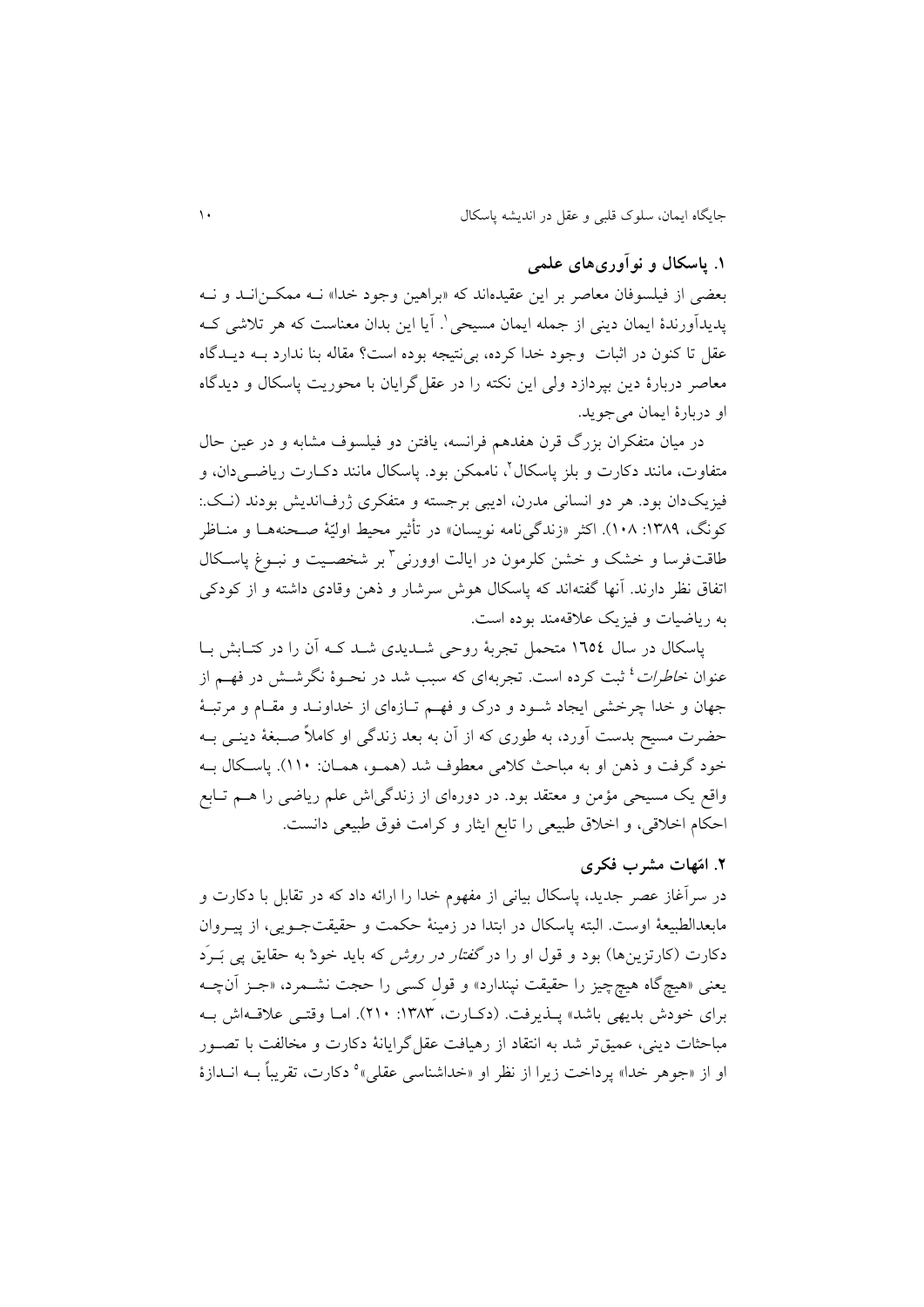الحاد، از مسیحیت»، دور شده است(الدرز، ١٣٨٦: ٤١). پاسکال قائل به جـدایی عقـل و یمان، فلسفه و دین، فهـم ` و قلـب ` اسـت و دلایــل مابعــدالطبیعی بــر وجــود خــدا را نمیپذیرد. خدا تنها به درون انسانها مینگرد، در حالی که کلیسا حکم به ظاهر میکنید (ریتر، ١٣٩١: ١٣٠). سه نمونه از یافتهها و دستاوردهای ماندگار پاسکال عبارتنـد از: ثىرطبندى پاسكال^؛ مثلث پاسكال°؛ و قضيهٔ پاسكال``، كه آنچه بــه بحــث مــا ارتبــاط می یابد نظریهٔ «شرطبندی» اوست که در ادامهٔ مطلب بدان خواهیم پرداخت.

در میان تاریخ نویسان فلسفه، برخی پاسکال را «فیلسوف وجـودی» دانسـته انــد و بعضی از أن منظر که او اصرار داشته تا نشان دهد که چهگونه وحی مسیحی میی توان مسائل فلسفی را که به وضع و حالت و موقعیت انسان مربوط انید، حیل کنید، او را در زمرهٔ «مدافعان مسیحی» دانستهاند و نــه در شــمار یـک فیلســوف (کاپلســتون، ٤: ١٩٦). *نامههای ایالتی'*' پیرامون مشاجره در یکـی از اختلافـات مــذهبی رایــج زمانــهاش میــان یسوعیان است که معتقد بودند در جهان معاصـر بایـد جنبـهٔ «بشـرگرایانهٔ ٌ`» مسـیحیت مورد تأکید قرار گیرد. ولتر این ایر را از جنبة ادبی سیتوده و نویسیندة نن را ییک نابةیة ادبیات دانسته است. پاسکال در این نامهها بنابر دلایلی، که به قول هانس کونگ<sup>۳</sup>اصـرفاً ناکتیکی نیست، به برچسب یانسنی بودن به خودش اعتراض میکند<sup>۱۶</sup>.

پاسکال<sup>۱۰</sup> فیلسوفی ایمان گرا<sup>۱۶</sup>، عالِم دینی مبتنی بر ایمان مسیحی، و مـدافع مـذهب کاتولیک است. او تلاش میکند تا بی اعتباری خرد انسان را نشان دهد. پاسکال دغدغهٔ دین داشته، و در زمرهٔ یک مدافع مسیحی کوشیده است تا یکی از مشکلات جـدی را که تا زمان وی لاینحل مانده بود، حل کند. مشکل بر سر این سئوال بود که: «چــه گونــه وحی مسیحی می تواند مسائلی را که از وضع و حالت و موقعیت انسان ناشی میی شود، حل کند؟». پاسکال معتقد است شک، هادی انسان در زندگی، و آغاز ایمان است اما نــه «ایمان عرفی» بلکه «ایمان قلبی». البته او یک «ایمانگرای معتـدل» اسـت و از حقانیـت ایمان دفاع میکند. در مقابل او «ایمانگرایان افراطی» هستند که برای دین به هـیچ دلیـل و مبنای عقلائی قائل نیستند و معتقدند ایمان با عقل سازگار نیست و هر گاه ایمان ب طبق معیارهای عقل قابل فهم باشد، دیگر ایمان نیست.

اثر اصلی پاسکال، با عنوان *اندیشهها (قطعات)* <sup>۱۷</sup> نیز در حقانیت دین مسـیح و دفـاع از آن است<sup>۱۸</sup> و مهم ترین کار اعتقادی پاسکال به شمار میآید، اما این اثر به علت مـرگ زودهنگام او (۳۹ سالگی) به اتمام نرسید<sup>۹</sup>او آنچـه در دسـترس اسـت، شـامل کلمـات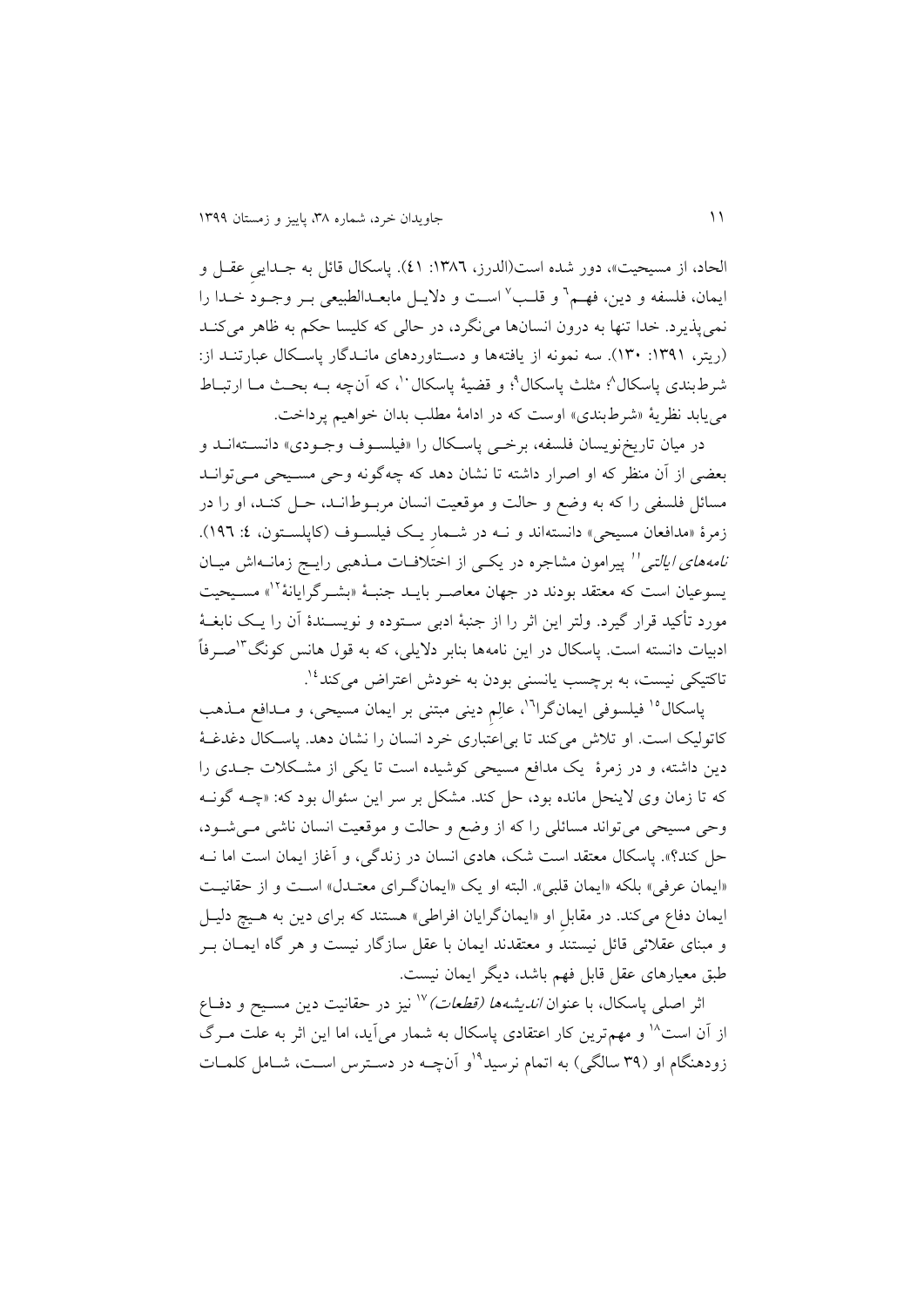قصار و بعضاً قطعات مبسوطی است که بعد از مرگش در سال ۱۳۷۰ با نام *اندیشههای* پاسکال *در ارتباط با مذهب و سایر موضوعات*، انتشار یافت. به طـور کلـی پاسـکال در این اثر در نظر دارد به عنوان یک محقق مسیحی زمینهای فراهم آورد تا بتواند بین علـم و ایمان، فهم، عقل و قلب (دل)، تطابق ایجاد نماید و بهرای کسانی که آزادانیدیش ییا شکاکاند و مطابق تعالیم مسیحیت زندگی نمی کنند، با این کلمات قصار أنها را راهنمـا باشد تا به راه درست راهنمایی شوند ``. پاسکال، در بسیاری از آثار منتشرهاش توانسـت راه را برای علم مدرن (مثل نوآوریهای او در هندسه، مقاطع مخروطی کـه بــه «شــش ضلعی اسرارآمیز» معروف شد، پیریــزی حســاب احتمــالات، نبــوغ در فیزیــک، دانــش شناختِ تییادل مایییا ) Hydrostatik **)**و مکانییک( بگشیاید ) 1986: ,Lafuma 126(. او در رن فزایندة 92 سال پایانی عمر کوتاوش، ور یه بیشتر در »عشیق « رشید یافت.

**.9-2 برهان شرطبندی و اعتبار آن** بروان پاسکال بر ایبا وجود خیدا، کیه بیه برویان شیرط بنید پاسیکال ) s'Pascal wager argument) و نیز «شرطبندی در قمار خدا» معروف است در دستهبندی براهین اثبات باری، جزو براهین عملی قرار می گیـرد''. اسـتدلالی کـه یاسـکال در ایــن برهان ارائه می دهد، یکی از استدلال هـای معـروف در فلسـفهٔ دیــن و لـزوم ایمـان بـه خداست. تقریر بروان ینین است:

وستی یا نیستیِ خدا، اما به کدام طرت باید متمایل بود؟ ]راوی جز شرطبند و گزینشِ یکی از این دو اقتمال نیست، یینی[ عقل نمیتواند اینجا تصمیمی بگیرد. ]اما[ از ننجا که باید انتخاب کرد ]شرطبند اجتنابناپذیر میشود. از این رو باید ارزش گزینهوا را بسنجیم و پرسودترین نندا را برگزینیم[. بیایید ببینیم کدام طرف جاذبهٔ کمتری دارد. شما دو چیز را برای از دست دادن دارید: حقیقت و نیکی؛ و دو چیز را برای شرط بستن دارید: خرد و اراده؛ دانش و سعادت. طبع ما از دو چیز میگریزد، خطا و ضعف. عقل ما از انتخاب هیچیک از دو طرف متحیر نمی شود، از آنجا که باید ضرورتاً انتخابی صورت پذیرد. پس منطق هیچ دلیلی بر ترجیح یکی بر دیگری ندارد. اما شادمانی و سعادت چطور؟ راه احتیاط أن است که احتمال نیستی خدا را وانهیم و هستی اش را بپذیریم. بدین ترتیب در واقع ویچ ییز را از دست ندادهایم. پس بدون تیلل،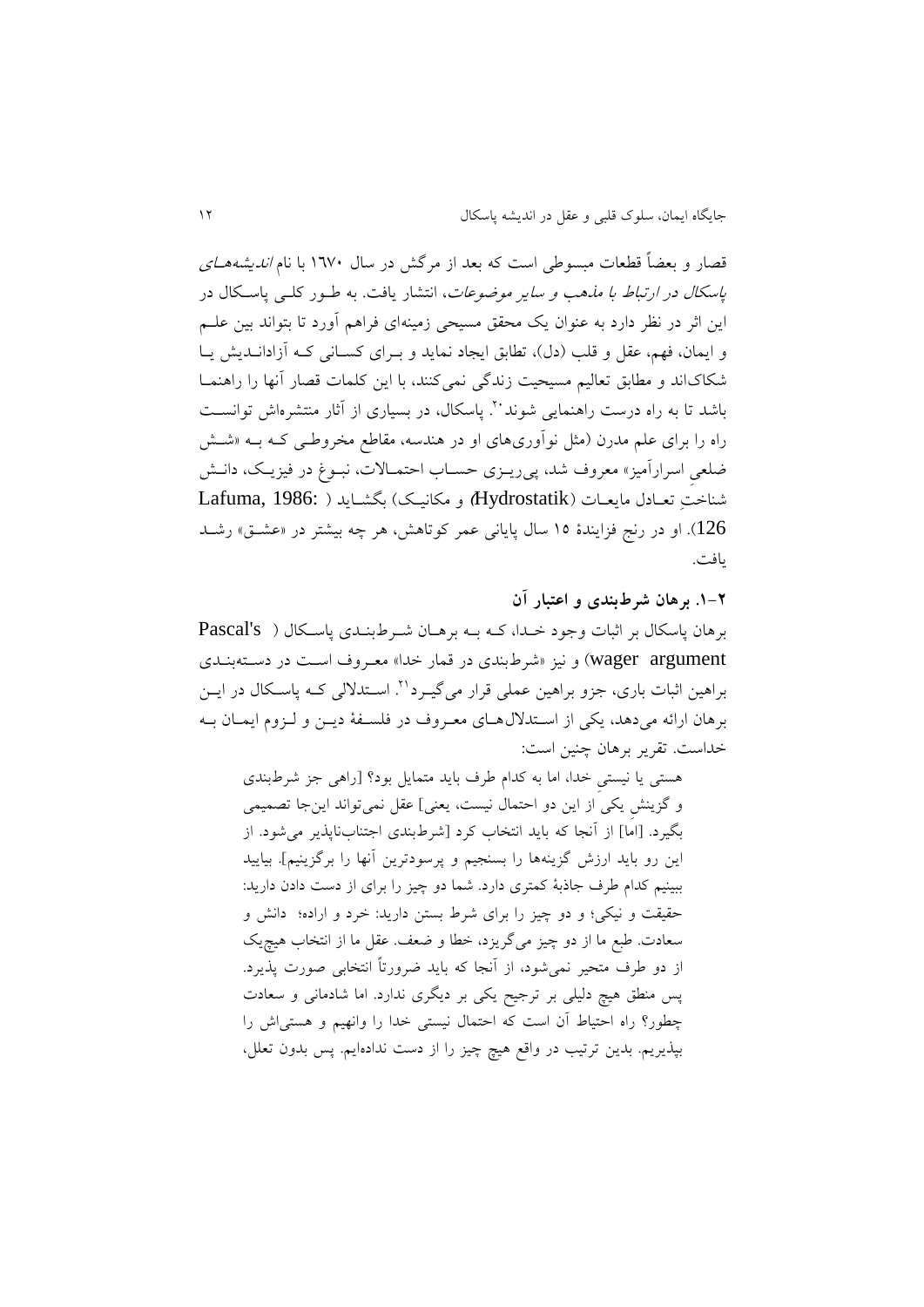روی وجود او شرط میبندیم (233 /418 :Pascal, 1997) (نک: مروارید، و مهدوى مهر، ١٣٩٧: ص ٦٠-٥٩).

از نظر پاسکال اعتبار برهان شرطبندی، خودْ در گرو حقانیّت عقیده به وجود خدا و زمینهساز ایمان است. او تأکید دارد که در موضوع »وستی ییا نیسیتی خیدا « راویی جیز شرطبندی و گزینش یکی از دو احتمال فوقالذکر نیست. در این شرطبندی امکـان بـر دو بافت مساوی است. اما ما خواهناخواه در یک شرطبندی شرکت کردهاییم و در ایس قمار، با صداقت بر سر کل زندگیمان شرط گذاشتهایم.

برهان شرطبندی به نحوی همان ایمانگرایی است که- به قول پاسکال- گریزپاییان از ایمان را متوجهٔ خدا و ایمان به او میسازد یعنی آنها را به ایمان پایبند مـیکنـد<sup>۲۲</sup>. از نظر پاسکال رسیدن به خدا کار قلب است نیه عقیل زییرا عقیل ییا انسیان را بیه الحیاد می کشاند و یا او را خداناباور میکند. او در خصوص «شیرط بنیدی»، بیه غیرمؤمنیان و اول شک توصیه میکند که اول بر سر شق مطمئنتر شرط ببندند و موقتاً وجود خدا، و وقی مسیحی را بپذیرند. ننگاه با عمیل بیه شییائر و نداب مسییحی، بیه دیین و ایمیان راستین ودایت میشوند.

**.8 پاسکال: فیلسوف، متکلم یا حکیم**

گود فریدوس™ متفکری است که عمیقاً علائق انسانگرایانــه دارد و بــه افکــار ســنکا<sup>٢٤</sup>، فیلسوت رومی رواقی، وقع میندد. او بین میتکلم ییا میؤمن ) theologus )و فیلسیوت (philosophus) فرق قائل شده و برای هر یک وظیفهٔ خاص تعیین کـرده اسـت: ۱) فیلسوف به موجودات طبیعی به عنوان مخلوقات خداوند می پردازد ولی متکلم به لطف الهی نظر دارد. یعنی نظر به واقعیتهایی دارد که خداوند برای اصلاح و تـرمیم خلقـت به نن اضافه کرده است؛ 5( توجه فیلسوت میطوت به جدانشناسیی اسیت و در طرییق فلسفی افلاطون قرار می گیرد که غایت او در طی طریق فلســفه و فلســفهورزی، غــایتی اخلاقی است. ایمان مؤمنانه نزد کسانی که در حقیقت کتـاب مقـدس و وحـی تفحـص کردهاند، جایش را به عرفان می دهد (ایلخانی، ۱۳۹۳: ۷۹– ۲۷۸). آری مؤمن با لطف خدا، ایمان را کسب می کند. ایمان در این مرحله برای عامهٔ مردم و مبتدیان است اما وقتی ایمان جایش را به عرفان می دهد، در این مرحله مؤمن، عارف می شود و به درک و فهم حقیقت<sup>۲۰</sup> نائل میگردد. چنین بحثی در پاسکال به صورت تفاوت بین فلسفه و حکمت مطرح میشود، ننجا که میگوید: »عظمت قکمت، اگر از خداونید ناشیی نشیده باشید،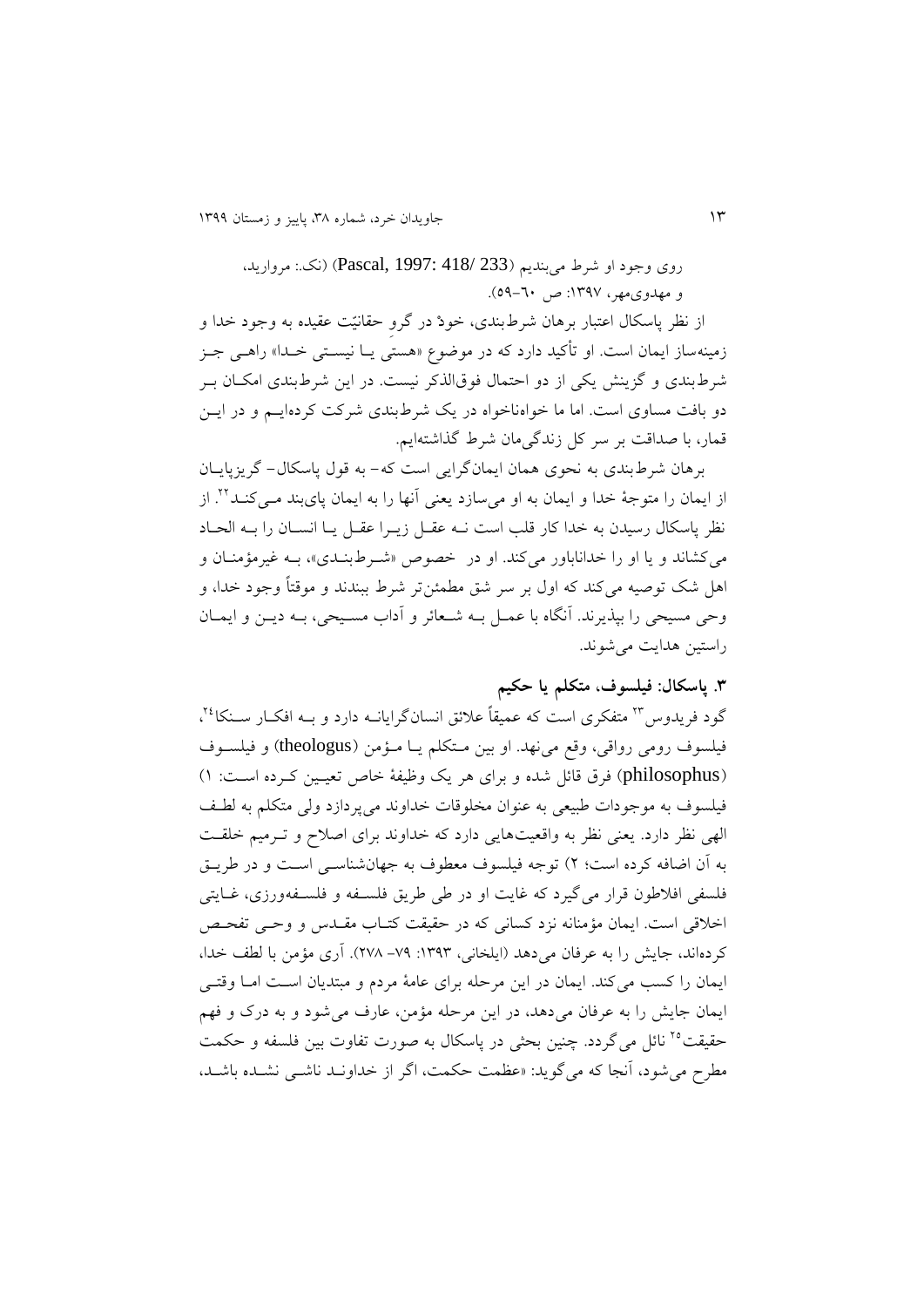هیچ ارزشی ندارد. چنین مطلبی بر مـادهگرایـان و خردمنـدان پوشـیده نیسـت». «نوابـغ بزرگ.... نیازی به عظمت مادی ندارند. آنها نه با چشمِ سر، بلکه با چشمِ قلـب شــناخته میشوند؛ قدیسان.... نیز نیاز به عظمت ماد یا عقلیی ندارنید... زییرا ایشیان توسیط خداوند و فرشتگانش شناخته شدهاند و نه انسانها و عقول. برای این دسته تنهـا «خـدا» کافیست« )308/793 1997: ,Pascal).

**-3 عقیده؛ و نقش عقل و قلب در شکلگیری آن**

در بخشی از کتاب *اندیشهها*، جایی که پاسکال در آن از معرفت خـدا و اسـاس اصـول شناخت بحث می کند، مطلب جالب توجهی مطرح می شود ک) جملهٔ کلیـدی فکـر پاسکال است: «قلب دلایل خیاص خیود را دارد کیه عقیل آن دلاییل را نمی شناسید»؛ حقیقت خدا به گونهای است که نه تنها بیه ادراک عقبل بلکیه بیه شیهود قلب نییز در می أید<sup>71</sup> زیرا قلب است که اصول را می شناسد. برای بیـان مخالفـت پاسـکال بــا عقــل، استفاده از واژهٔ «قلب» منطقیتر و دقیقتر از احساس و دل است. در این جا «قلب» بـه معنای عامل عاطفی ضدِّ عقلی، یا به معنای جان در مقایسه با روح نیست بلکه یقینـاً بــه معنــای حضــور ارتجــالی «ادراک شــهودي»، درک وجــودي، و در واقــع «عشــق» بــه گستردهترین معناست (نک: کونگ، ١٣٨٩: ١١٩). پاسکال منظـور خـود را از قلـب بـه وضوح تبیین، و تأکید کرده است که مقصودش از قلب نه قــوهٔ منفعلــه بلکــه قــوهای در مقابل عقل و مترادت با قوة شدود است. ینانکه میگوید:

ما حقیقت را نه تنها به عقل بلکه به قلب نیز میشناسیم و به نحو اخیر است که ما نسبت به اصول اوّلیه، شناسایی داریم، و ور گونه تالش در تأمل عقالنی که از این نحو شناسایی بیبدره باشد، ]تالش مذبوح و بیقاصل است[ که با آن مبارزه میکنیم. پیروان پیُرون<sup>۲۷</sup> شکاک، که هدف اصلی شان مناقشهٔ با این حقیقت بود، تلاش عبثی میکردند. ما میدانیم که در خواب نیستیم<sup>۲۸</sup>. آدمی قلباً اصول اولیها را در مییابد که از نن اصول عقاید را استنتاج میکند؛ و این همه با قطعیّت و یقین، هر چند به طُرُق مختلف- و آن- هم بی حاصل و هم مضحک است که عقل، برای آن که بخواهد اذعان و اقرار به اصول اولی نماید، از قلب طلب قجَت و دلیل کند؛ ینان که مضحک خواود بود که قلب، برا درک اولیات، نسبت به قضایائی که در صدد اثبات آنهاست، از عقل خواستار اصول عقاید شود)282 110/ 1997, ,Pascal).( مقایسه شود با فولکیه،9865،  $(77.1509$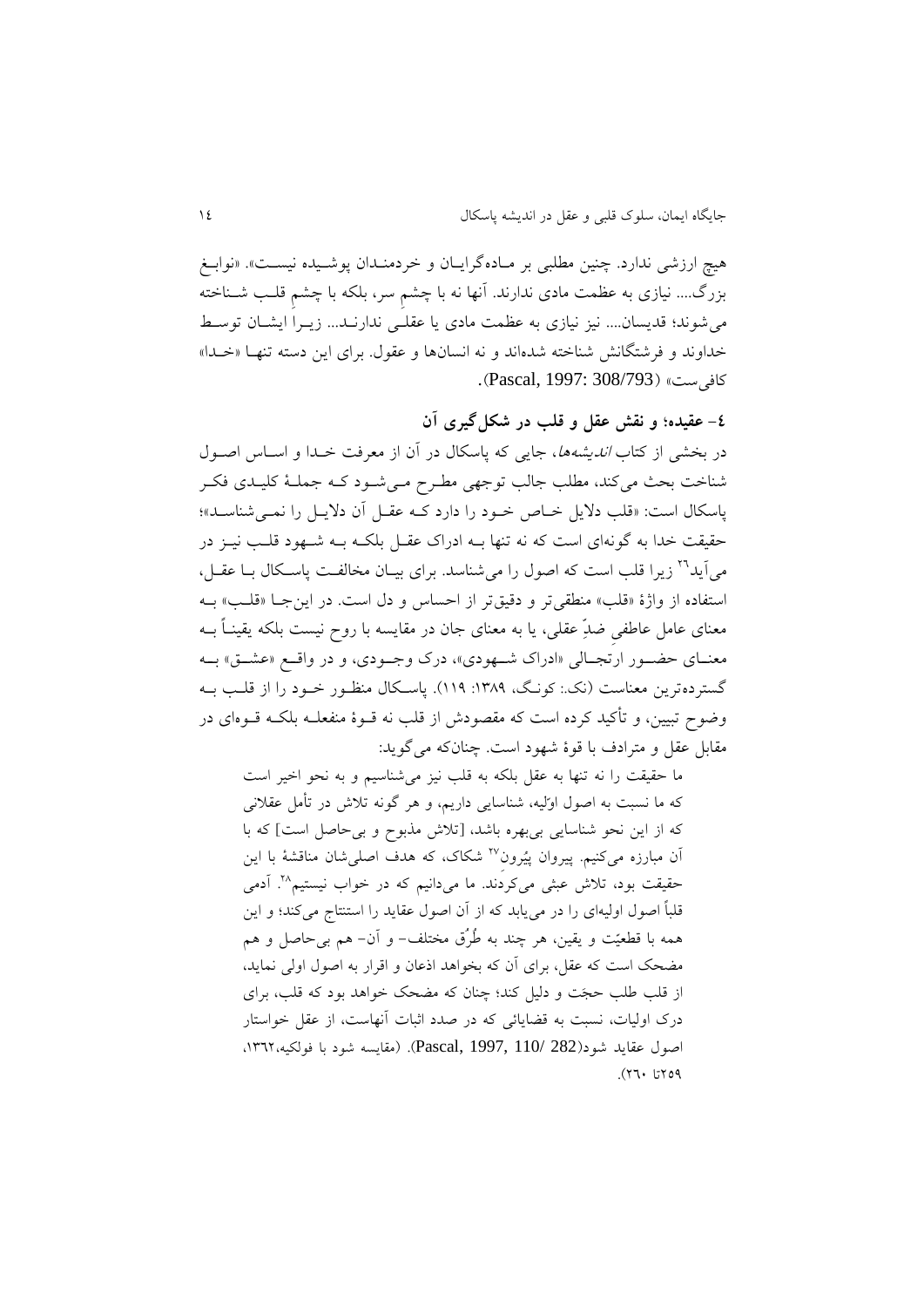در «یادداشتهای پراکنده<sup>۲۹</sup>» (قطعـهٔ ۷۶الـف/ ٤٧٩)، پاسـکال گفتـه اسـت کــه بــرای فیلسوفان 531 خیر اعال )Güter höchste )وجود دارد. در میان ادیان، انسیان میی بایید صادق باشد: کفر حقیقی، یهودی حقیقی، مسیحی حقیقی؛ و در قطعهٔ ۷۲/ ۵۵۳ آنجا ک علیه دکارت به عنوان کسی که در علوم، حـد و انـدازه را گذرانـده اسـت، مـیiویسـد قدرت (Gewalt)، ملکهٔ جهان است و عقیده، قدرت نیست با این وجود عقیده، قدرت را به کار می گیرد. عقل توصیه می کند که بیش از هـر اربـابی "از او متابعـت کنـیم زیـرا اطاعت از عقل بر ما واجب است. اگر مـا از توصـیهٔ [درسـت] کسـی سـرپیچی کنـیم، بیچاره'<sup>۳</sup> می شویم، ولی اگر از دستورات عقل اطاعت نکنیم. «یک ابله/ نفهـم'<sup>۳۲</sup>» هســتیم .)Pascal, 1997: 768/345(

## **.9-3 پاسکال و ایمان**

پاسکال به عنوان کاتولیکی مؤمن باور دارد که خدا هست؛ و باور به هستی خیدا اعتقیاد به پاداش ها و مجازات خاصی را به دنبال دارد. ولی او اعتنای چندانی به بـراهین اثبــات وجود خدا ندارد. در نظر او این که خدا باید یا نباید وجود داشته باشید، از قیطیة درک و فدم ما خارج است. لذا- ومانطور که اشاره شد- در مورد خدا و ایین کیه نییا خیدا وجود دارد یا خیر، او برهان شرطبندی در قمار خدا را مطرح کـرده اسـت کـه بـه آن «دلیل شرطبندی» گفتهاند (418/233 .P). پاسکال بارها تأکید می کند که رسیدن به خدا کار قلب است نه کار عقل. اقبال خوشبختی ابدی برای انسان، در صورتی است که خدا وجود داشته باشد. شرط، اقدام عملگرایانه است و سیود، رسیتگار میا را بیه دنبال دارد. در حالی که کار عقل در مورد خدا به الحاد می رسـد و یـا در نهایـت کـار جست وجوی خدا برای فیلسوف به خدای عقلانی یا خدای طبیعی یـا همـان «دئیسـم» میانجامد. اعتقاد به جاودانگی™ و نیل به سـعادت راسـتین نیــز از قلــب برمــی[یــد. در زندگانی دنیوی انسان (مسیحی) از منزلت رفیع و تقرب بـه خـدا برخـوردار اسـت. بـه واسطهٔ فیض الهی، انسان، از مقام خلیفهاللهی و قرب الهی نصیب میبرد ولی اگر همین انسان، از خدا دور شود، به مرتبهٔ غربت از خداوند، ظلمت و ندامت تنـزل مـی کنـد. در مرگ، همهٔ چیزها از بین خواهـد رفت و در زنـدگی اخـروی « ایـن امـر [حکومـت صالحان] از میان تمام چیزهای موجود، باقی خواهد ماند... و ما همراه با مسـیح موعـود باز میگردیم و زندگانی جاودانی آغاز میشود» (1/613 ,Ibid).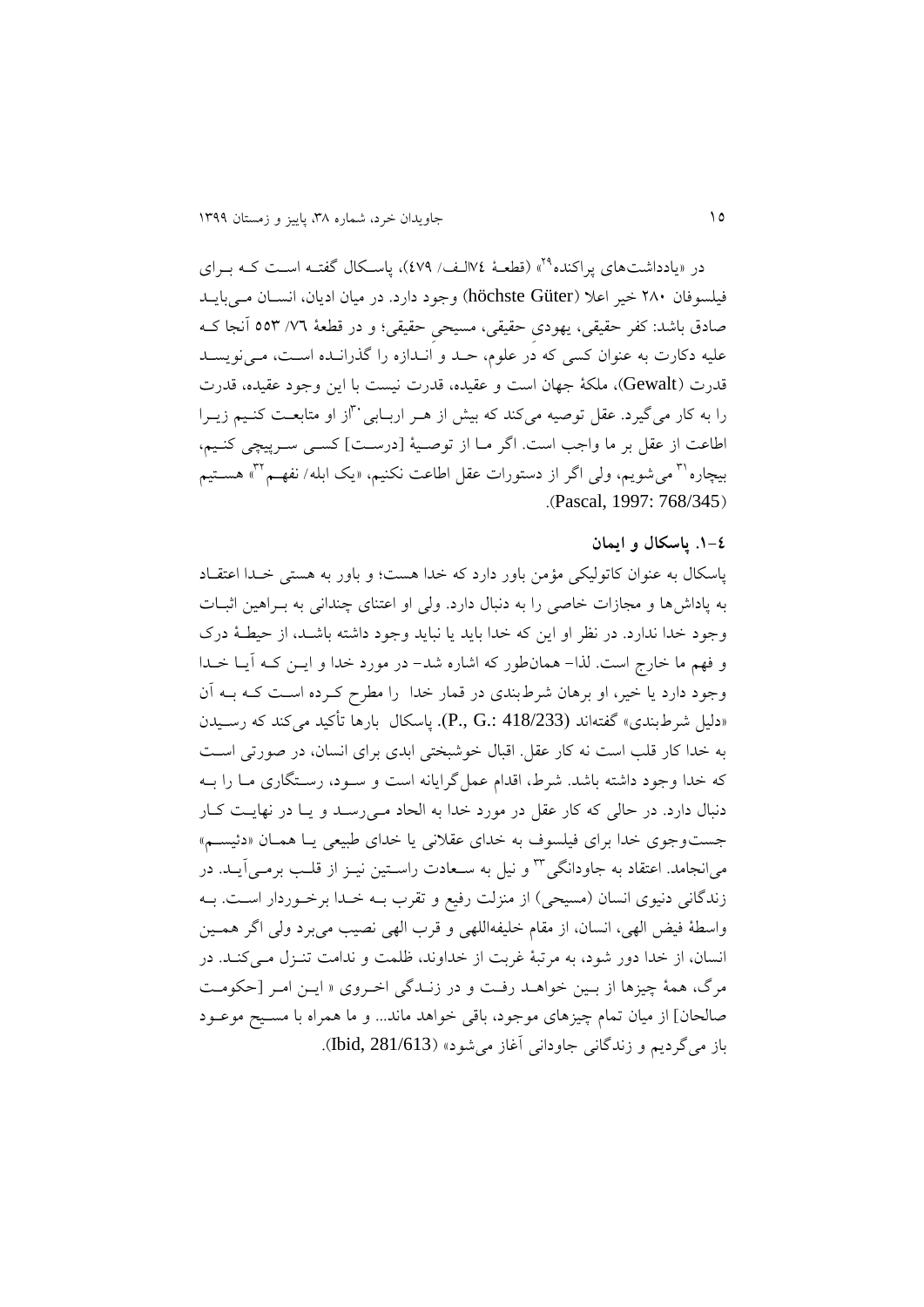میان انسان و خیدا مناسیباتی وجیود دارد کیه ومیشیه ومسیو نیسیتند. سیدل تیرین موقعیتهای زندگی از منظر مردم دنیـا، از نظـر خداونـد سـختتـرین آنهاسـت؛ و بـر عکس. از نظر مردم دنیا هیچ چیز دشوارتر از زندگی دینی نیست، در حـالی کــه از دیــلـِ خداوند هیچ امری سهل تر از زندگی دینی وجود ندارد. از منظر مردم هیچ چیز آسانت از لذت بردن از مقامی بالا یا منفعت از ثروتی بسیار نیست امـا از منظـر خداونـد هـیچ امری دشوارتر از آن وجود نیدارد زییرا هیچ لیذت و بهیرمای در آن نبینید : Ibid) 693/906)

ایمان، امری «قلبی، شهودی، و وجـدانی» اسـت. مـا تنهـا زمـانی غـرق در معاصـی می شویم که از وجدان خویش رها و خلاص شده باشیم. برای نیل به ایمان مـورد نظـر ياسكال، سه طريق وجود دارد<sup>؟۳</sup>: ۱) عقل/ خرد؛ ۲) عادت/ سنت؛ ۳) الهام/ وحي؛ و در شرح این طریقهها و پیامدهای آن می نویسد مسیحیتی ک تنها بـر عقـل تکیـه کنـد، نمیتواند فرزندان راستین خود را که ایمانشان را بیه واسیطة الدیام کسیب نمیوده انید، تصدیق نماید. این نه بدین میناست که مسیحیت عقل و سنت را منع نماید بلکیه کیامالً بر عکس، و ما باید ذهن خویش را برای درک براهین آماده نمـاییم، بـه واسـطهٔ سـنت، خود را در آن تثبیت نماییم و در آن حال متواضعانه خود را به دست الهام بسپاریم زیــرا تنها همین درک میتواند ما را به سرمنزل مقصود نائل آورد. «مباد که صلیب عیسی هیچ تأثیر بر ما نداشته باشد!» (نک: پاسکال، ۱۳۹۸: ۱۲۷)؛ (Pascal, 1997: 816/240).

**.2-3 ارتباط ایمان با جبر و اختیار و قانون**

نیا در ایمانگرایی قلبی پاسکال، باز وم مانند مبانی کالم مسیحی، جبر و اختییار دو امیر متبایناند؟ از نظر منطقی دو امر متباین هیچگونه سنخیتی ندارند تا بتوان بین آنها سازش برقرار کرد. اما این موضوع در »منطق قلبی« پاسکال یه گونه مطرح میشیود؟. از نقطیه نظر پاسکال، ایمان، امری اختیاری است زیرا به حکم منطـق قلـب (دلیـل عملگرایانــه) «باید» مستلزم «توانستن» است. وقتی ایمان یا هر چیز دیگر را قابل توصیه میدانیم، ایـن بدان معناست که عملاً در رد یا قبول أن، مختاریم°<sup>۳</sup>.

اگر از دیدگاه خدایی بنگریم قضایا بدین گونه در برابر ما عرضه میشود: خدا قیادر مطلق است. ومه ییز وابسته به اوست و او به ویچکیس وابسیته نیسیت. بیه دشیوار میتوان او را به ارادة نفریدهاش میلق و نفریده را مایة شکست کیار او دانسیت. از نظیر پاسکال خداوند در خفاست و جهان، بیشتر حجابی بر اوست تــا کاشـف از او. دلایــل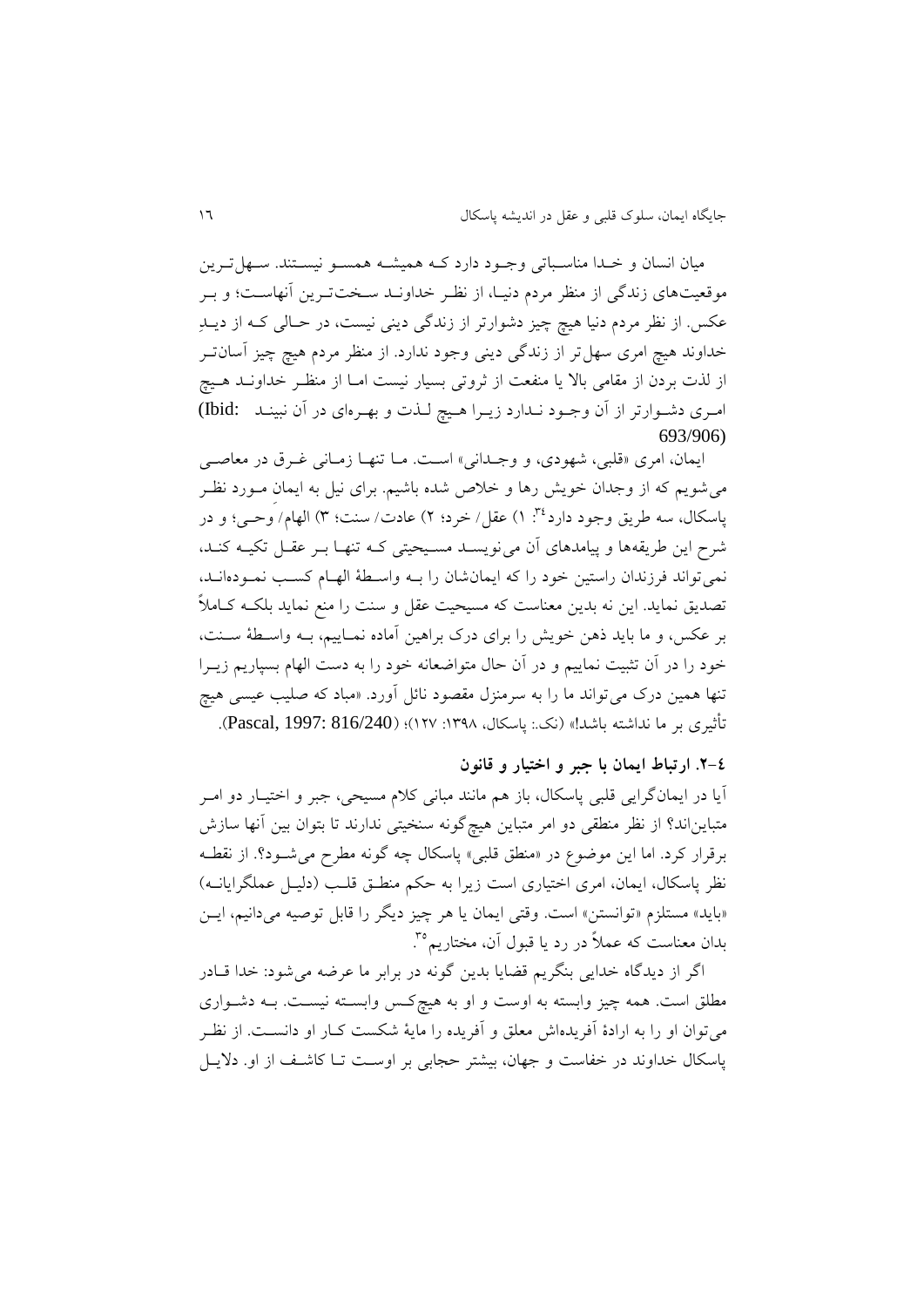کسانی مانند دکارت و گاسندی شاید ما را به پذیرش وجود مهندسی برین برسانند ولی به پذیرفتن خدای مسیحیت نمی رسانند. چـون دلایـل فلسـفی از نظـر پاسـکال فاقـد قطعیتاند و اگر چه معطوف به خدای حقیقیاند ولی فاییدهای بیرای سیعادت اختروی انسان ندارند (الدرز، ١٣٨٦: ١٨٢).

اگر از دیدگاه انسان به موضوع جبر و اختیار بنگریم، انسیان نزاد اسیت. و پیذیرفتن الطاف عشق الهی از جانب انسان، زمانی برای خداوند با معنی و مکَّرم است کـه انســان بر ردِِّ نن نیز توانا باشد. انسان نزاد اسیت ولیی نزاد ِ بسییار خیوب نیسیت. داشیتن و به دست آوردن هر چه که یک نفر نیاز دارد، خوب نیست (Pascal, 1997: 57/379). بحث، بحث کالمی است و متکلمین نشکارا خود را ماسر و مبلِّ نرا کلیسا میی داننید و در واقع نیز ومآواز و ومساز کلیسا وستند.

از منظر پاسکال، مذهب، صرفاً اعتقاد نیست بلکه بایـد راهنمــای زنــدگی مــا باشــد. مذهب در زندگی ما نخست از راه فرامین<sup>۳۹</sup> و سپس از راه قــوانین نفــوذ مــیکنــد. بــین جسم و روح فاصلهٔ بی نهایتی وجود دارد که حاکی از بی نهایت فاصله بین روح محبت مسیحی است زیرا این محبت ماوراء طبییی است )308/793 .:G .,P).

به هر تقدیر ما به واسطهٔ ایمان از وجود خدا آگاهیم و فقط با قلبی مملو از رحمت و جالل و جبروتش میتوان بیه ماوییت او پیی بیرد. پیس وقتیی خیدایی وجیود دارد، وجودش بدیهی است ولی محدود نیست و در صورتِ لایتناهی هـم، فراتـر از درک ماست (418/233 .P., G). پاسکال معتقد است عقل طبیعی از اثبـات وجـود خداونــد عاجز است و فقط ایمان است که میتواند ما را از ایین ققیقیت مطمیئن سیازد: اکنیون »بگذارید موافق با نور فطر خویش سخن بگوییم. اگر خدایی وجود داشیته باشید بیه طور نامتناهی غیرقابل ادراک است؛ زیرا چون فاقد اجزاء و حدود است، هیچ نسبتی بـا ما ندارد. بنابراین ما از معرفت ماهیت او عاجزیم» (Ibid).

براهین مابعدالطبیعی برای اثبات وجود خداوند از قوهٔ تعقل و استدلال انسانها أنچنان فاصله دارد و أنچنان پیچیده و بغرنج است که اثر کمی میبخشد و تا وقتی که برای بعضی مردم مفید است این فایده فقط در آن لحظاتی است که این مردم برهان را مورد ملاحظه قرار میدهند. ساعتی بعد بیم دارند که محتملاً دیار فریب شده باشند« )**190/543 :ibid**). همچینن در حالی که براهین مبتنی بر عجایب و غرائب طبیعت محتملاً برای جلب توجه مؤمنان به آثار صنع الهی مفید است، برای ملحدان با برهان مبتنی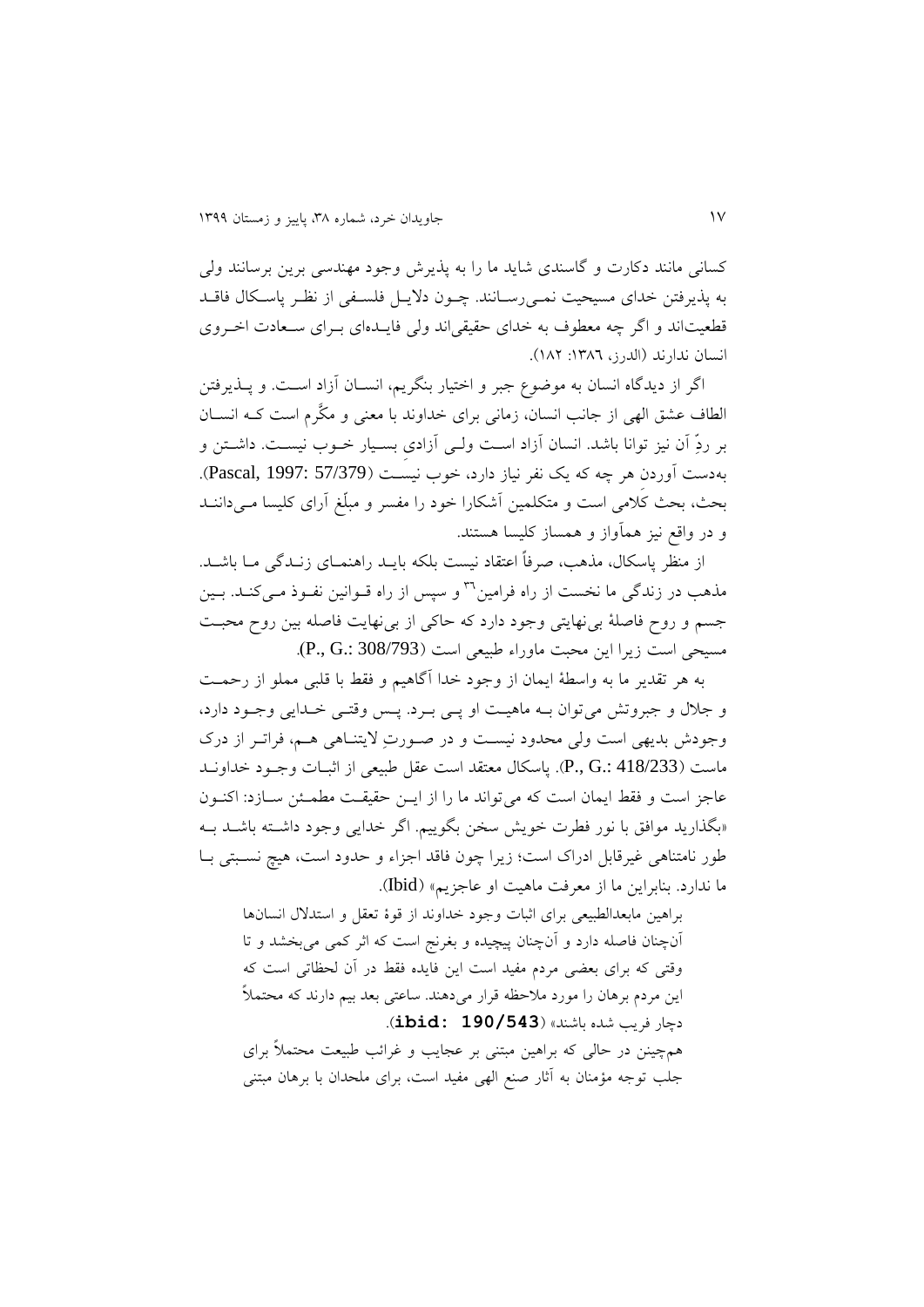بر حرکت اجرام سماوی «فراهمآوردن دلیلی برای آنهاست تا فکر کنند که براهین دین ما بسیار سست است؛ و من از روی عقل و تجربه میبینم که برای برانگیختن حس تحقیر در آنها هیچ چیز حسابشدهتر از این نیست». به تعبیر دیگر، اگر غرض از اثبات وجود خداوند متقاعد ساختن «لاادری مذهبان و ملحدان باشد، براهین انتزاعی مابعدالطبیعی هیچ فایدهای در برندارد، در حالی که براهین طبیعی از بد هم بدتر است. پس هر دو نوع استدلال، بی اثر است  $N'(P., G.: 781 /242)$ 

اگر انسان موجودی «فراتررونده از حـد خـود» مـیبود و چنـین هـم مـیمانـد، در آنصورت راهِ هر گونه توضیح طبیعی جهـان و وجـود از همـان أغـاز بسـته مـیشـد.. یاسکال ارتکاب «گناه فطری"آ» انسان نخستین را به قوتی بی مانند و با روشنی بسـیار در اندیشهوا مطرح میکند و میگوید:

بی تردید بیان این موضوع که «گناه نخستین انسان»، افرادی را در نفس این خطا شریک نموده که چنین به نظر میآید هیچ قابلیت و امکانی در سهیمشدن در آن نداشتهاند، خردمان را بیشتر میآزارد. این پیروی از گناه نه تنها به نظر بعید می نماید، بلکه در واقع هم کاملاً هم غیرمنصفانه است. چه امری می تواند تا این اندازه با اصول عدالت تیرهروزمان، بیشتر از ادعای لعن ابدی یک کودک [فاقد اراده] در تضاد باشد. آن کودک [این گناه را] در عملی که به واقع ٦٠٠٠ سال پیش از ننکه گام به دنیا ندد، مرتکب شده است ) **.:131G .P** .)**/434**

پاسکال در تبیین و شرح مقام ندمی در مقابیل ناکارنمید عقیل در میرفیت یقینیی، ایمان را مطرح میکند و میگوید عقل مطلقاً قدرتی ندارد و با تالش خود نمیتواند بیه هیچ نوع یقینی دست یابد، لذا فقط با تسلیم بلاشرط به ایمان، میتوان به حقیقت رسید. او در *اندیشهها* (اواخر قطعـهٔ ۶۳٤/۱۳۱) گفته است: «در ایمان دو حقیقت همســان نهفتــه است: ۱) آدمی در مقام خلقت، یا در جایگاه فیض، بر تمــام طبیعــت برتــری داده شــده است [یعنی اشرف مخلوقات]، و در خودْ روحی الهی دارد. ۲) همین آدمبی بـه جهـت فساد و معصیت، از جایگاه نخستین خود تنزل نموده و ماننـد حیوانـات مـی شـود». بـه عبارت دیگر فرزندان آدم، خلیفهالله اند که خداوند از خلقت آنها شاد است زیرا از روح خویش بر کالبد این فرزندان دمیده است. بدون ایـن فـیض الهـی، انسـان بـا چارپایـان تفاوتی نخواهد داشت. البته روی سخن پاسکال در این بحث به معتقـدان و خــداباوران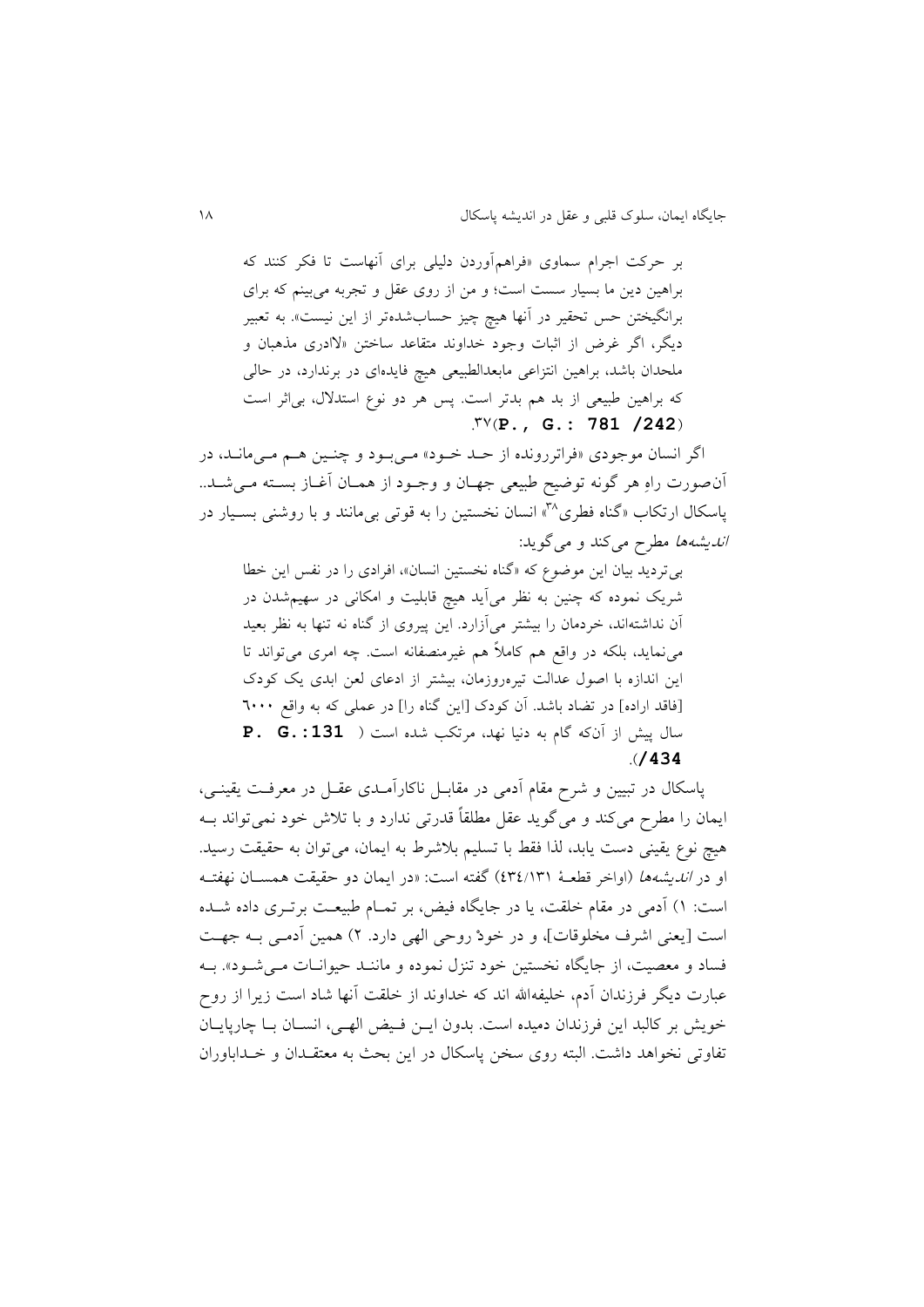نیست بلکه خطاب به بیاعتقادان و خداناباوران است و باز ویم تأکیید میی کنید: »قلیب است که اصول را می شناسد». قلب، در مقابل عقل و مترادف با قوهٔ شهود است.

#### **.5 منطق قلب**

موضوع «روش» در فلسفهٔ غرب از دکارت جدی شد. او گفت که ما مـبیتوانیم روشـبی واحد و یکسان را در همهٔ علوم به کار بریم. در بخش پنجم *گفتار در روش،* آنجا کــه از »گردش خون « بحث میشود، سخن از قرکت قلب و شیرایین در جیانوران بیه مییان <sup>81</sup> میآید. او در آنجا استدلال میکند که «قلب» را همهٔ جانداران دارند ولی عقل که منشـاء استدلال و برهان باشد، مختص انسان است (فروغیی، ۱۳۸۳: ۲٤٥- ۲۲۹). حیال ک پاسکال معیار قلب را به عنوان معیار متقن برای ایمان، مطرح کرده است، آیا ایـن قلـب هم ماننـد عقـل روش و منطـق دارد؟ پاسـكال، تعریـف را اختصـارات دلخـواه زبـانی میفهمد (حسینی بهشتی، ۱۳۹۳: ۱۱). او به عنوان یک ریاضیدان، فیزیکدان و مهنــدس، «عقل گرا» است ولی منطق او نه منطق ارسطویی است و نه شک دستوری دکارتی، بلکه منطق او «منطق قلب» است که در آن فطرت، یعنی احساس شهودی باید از عقل متمـایز باشد. این احساس در اندیشهٔ پاسکال به معنای احساساتی بودن نیست.

از نظر پاسکال یافتن «اسرار ایمان» ورای قدرت عقل انسان است. ما با ایمان، وجود خدا را میشناسیم: »اگر خدایی وجود داشته باشد به طور نامتناوی غیرقابل درک اسیت، زیرا از آنجا که خدا فاقد اجزاء و حدود است، هیچ نسـبتی بــا مــا، کــه اجــزاء داریـــم و محدودیم، ندارد« )418/233 1997: ,Pascal). خدا قلب را رؤیت میکند و نه عقل را و این ایمان نامیده می شود. از سوی انسان نیز خدا، به قلب قابل رؤیت است و نه بـه عقل (278 /424 :Pascal, 1997ب قلب مبانی عقلانی اش را دارد ولی عقلبی کـه از هزاران چیز سر در می[ورد، این مبانی (قلبی) را نمیشناسد. از نظـر پاسـکال قلـب بــه لحاظ طبیعت به موجودات اعلا عشق می ورزد و او خود به لحاظ طبیعی عاشت است، میزان این عشق به این بستگی دارد که یهگونه خودش در قبیال ری یکیی ییا دیگیر استقامت بخرج میدهد. قلب و عقل یکی انکار میکند و دیگری می آزماید، پاسکال این سئوال را مطرح می کند ک) آیا هـر دو بـر اسـاس مبـانی عقلانـی، عشـق مـیورزنـد؟ )277 423- 1997: ,Pascal).« ما نه تندا با عقل خود، بلکه با قلب نیز ققیقت را در می یابیم» (110/282 ,ibid)، یعنی قلب اصول را به نحو شهودی حس میکند. بـرای پاسکال دو حدِّ افراط در قبال عقل عبارتست از: ۱) دربسـتن بــه روی عقــل و محــروم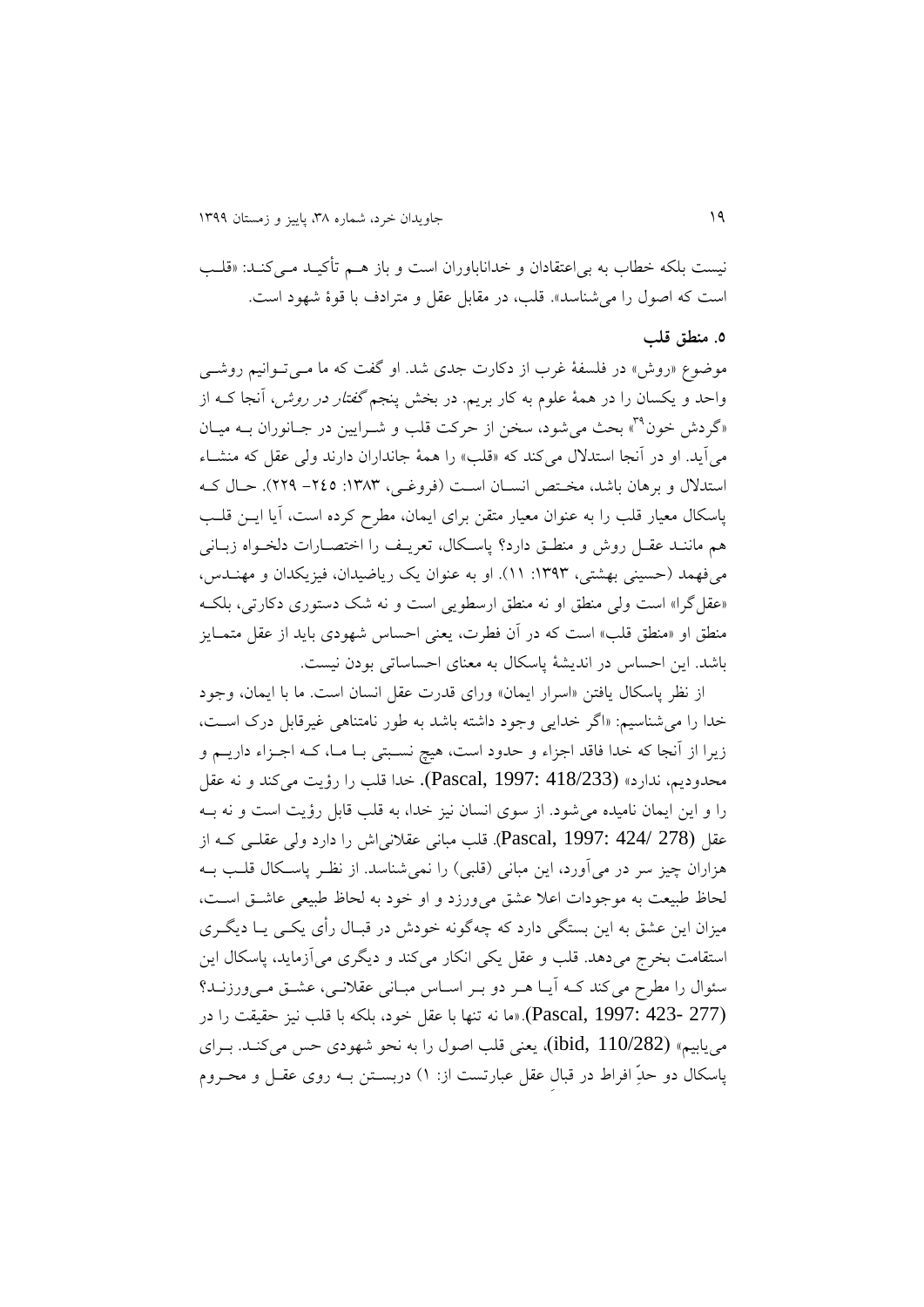کردن آن از هر چیز؛ و ۲) نپذیرفتن چیزی جز عقبل (ibid, 183/253). امـا بــه نظـر میآید که اعتبار ایمان را نیز نمی تـوان قطعـی و مسـلَّم گرفـت البتـه بـر پایــهٔ اقتـدار و حجیّت ُ'، عقل و عقلانیت را نیز نمی توان نادیده گرفت و عرف هـم نمـی توانـد معیـار باور و عقیده قرار گیرد زیرا هر کس باید به رضایت باطنی قلب و ندای هماهنگ عقـل خود گوش فرادهد.

عقل بر اساس اصول اولیهٔ خود دلیل می آورد و برای او بی معناست که پیش از قبول اصول اولیّه، دلیل آنها را از قلب بخواهد؛ چنانکه برای قلب نیز بی معناست که پـیش از قبول قضایای عقلی، شهود أنها را از عقل بخواهد. بنابراین «عدم توانایی ما باید تنهـا بــه عقل نسبت داده شود که می خواهد دربارهٔ همهچیز داوری کند، نه این که یقین ما باطل اعلام شود. گویی عقل تنها راهی بود که میتوانستیم بیاموزیم». (کونگ، ۱۳۸۹: ۱۲۰).

### **.9-5 پاسکال، تفکر و اخالق**

از نظر پاسکال هدف از اَفرینش انسان «تفکّر» بوده است و در جایگاه تفکـر یــا اندیشــه است که قدر و منزلتش مشخص میگردد. او باید تلاش کند تا درست بیندیشـد. تنهـا وظیفهٔ انسان «اندیشیدن» است چنـان کـه «بایـد»؛ و همـین «مبنـای اخـلاق» را تشـکیل میدهد. این که موضوع اندیشهٔ او چه باشد، چندان قابل اعتنا نیست، می توانید هیر چه باشد. دربارهٔ خویشتن خویش، خدای خویش، خدای عادل، خدای خیالق یا غایت و مقصود خودِ انسان. انسان به لحاظ جسمانیت «حقیر و فقیر» است ول<sub>ی</sub> بعض<sub>عی</sub> کسـان، وجود جسمانی را در جنب وجود روحانی، بسی مهمتر میدانند. اینان گویـا اندیشــهای در سر ندارند مگر لهو و لعب، تخیلات در قالب شیعر، مبیارزه بیرای کسب «مقیام پادشاهی»، بدون این که فی نفسه دربارهٔ پادشاه بودن یا انسانبودن اندیشیده باشند. تخیل، چیزهای کوچک را با مبالغه بزرگ می نمایاند تا جایی که تمام روحمان را از آن سرشـار می سازد و با گستاخی تمام چیزهای بزرگ را تا حد و اندازهٔ خـود کوچـک مـی نمایـد، ومان گونه که به ونگیام تاکیر در میورد خداونید ایین گونیه عمیل میی کنید ) .:G .,P 551/84). ياسكال دربارهٔ خيال و قوهٔ تخيل <sup>٤</sup> و در ارتباط با ارتكاب خطا در افعــال، در قطیة 11/35 اندیشهوا مینویسد که قوة تخیل، »قوة ذونی غالب و استادِ خطا و اشیتباه، و از آن جهت که ناپایدار و بی ثبات است، بسیار فریبنده است». این قوهٔ فریبندهٔ انسان-حتی زیرکترین و عاقل ترین آنها- را به سمت برخی اهداف خاصی که نـاگزیر خطـا و اشتباهاند، میکشاند. در عین حال، تخیل در باب هر چیزی تصهیم می گیرد. تخیّل،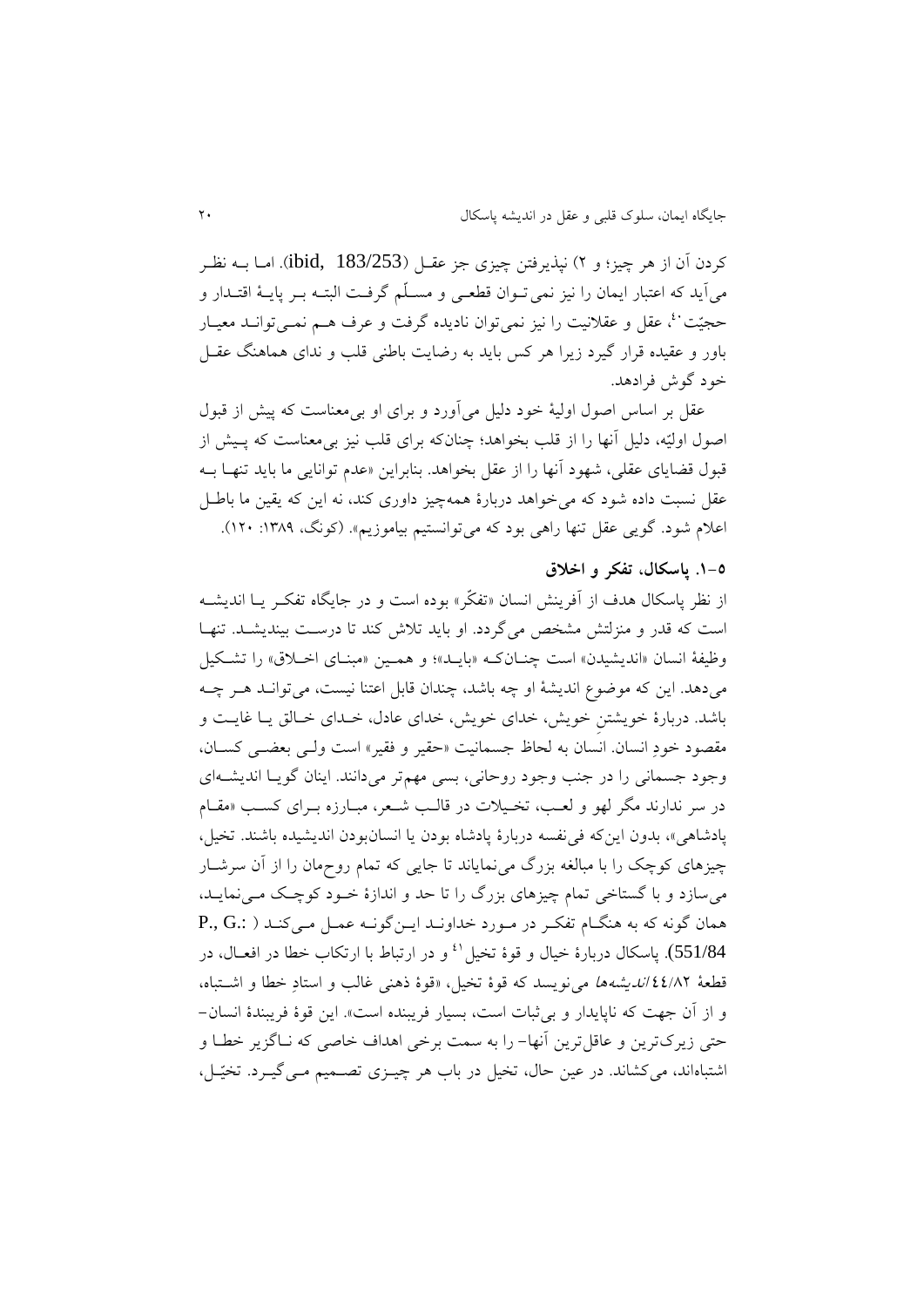زیبایی، عدالت، و شادمانی خلق میکند که سرآمد همهٔ نیکسی هاینـد. بـرای کســانی کـه خِردشان، تخیل است، هر قضاوت اخلاقی یا حقوقی در نظرشان یکسان می نماید. زیبرا محبت و نفرت، سیمای انصاف را مخـدوش و دگرگـون مـیiمایـد. «تخیـل، حکمـا را احمق نمی نماید بلکه ایشان را شاد جلوه میدهد، بر خلاف خرد که صرفاً دوستان خود را دچار مصیبت میکند. یکی ایشان را در لذت غرق می سازد و دیگری در شرمســاری»  $(ibid)$ 

پاسکال در توصیف انسان، او را موجودی وابسته، مشتاق استقلال و عـدم وابسـتگی و در عین حال نیازمند معرفی می کند<sup>21</sup>، ولی مقام انسان را از جهـت عقــل و روحانیــت بزرگ مییابد و میتقد است ما به دنیا نیامدهایم که صرفاً ومه ییز را بشناسیم بلکیه بیه دنیا آمدهایم تا زندگی کنیم. در زندگی متعارف، «عمل مقدم بر نظر» است. از این جهت است که «مابعدالطبیعه» اهمیت می یابد زیرا در مابعدالطبیعه است که بنای فلسفهٔ عملی نداده میشود و ودایت انسان در زندگی شکل میگیرد. پاسکال تأکید میکند که انسیان فقط یک «نی» است یعنی ضعیفترین چیزها در طبیعت، ولی او یک «نی متفکر» است. نیازی نیست تا برای درهمشکستن او، تمام عالم و آدم متحد شوند؛ یک بخار یــا قطـرهٔ نب کافیاند تا او را بکُشند. اما اگر تمام جدان نیز متحد شود و ومه تصمیم تبیاه کیردن او را داشته باشند، باز هم انسان به مراتب برتر از کسی است که قصد کُشتن یا تباهکردن او را دارد زیرا او بر میرابودن خود آگاه است و می داند که تفوق به کل هستی دارد. کائنات در این باره هیچ نمیدانند. لذا «تمام کرامت و فضیلت ما در تفکر و اندیشهٔ ماست». به دلیل وجود تفکر است که ما باید بر خود تکیه کنیم و بر زمان یا مکان متکی نباشیم، زیرا هیچگاه نمیتوانیم آن را تکمیل نمائیم. پس باید بکوشیم خــوب بیندیشــیم که «خوباندیشیدن» بنیاد اخلاق است (200/347.P., G.: 200/347)

## **.9-9-5 خودشناسی**

«خودشناسی» گرهٔ کور و معمـای پیچیـدهای اسـت کـه گشـودن آن بسـیار دشـوارتر از تصوری است که انسان از خود دارد. در این باره پاسکال بحث مفصلی دارد کـه نتیجـهٔ نن این است که این گره در قبالِ فیل متکبرانه و غیرمتواضیانة انسان نیه تندیا گشیودنی نیست بلکه کورتر هم می شود، فقط در راه ایمان و انقیاد و تسلیم در برابر خداست ک انسان در واقع میتواند این گره را بگشاید و خود را بشناسد: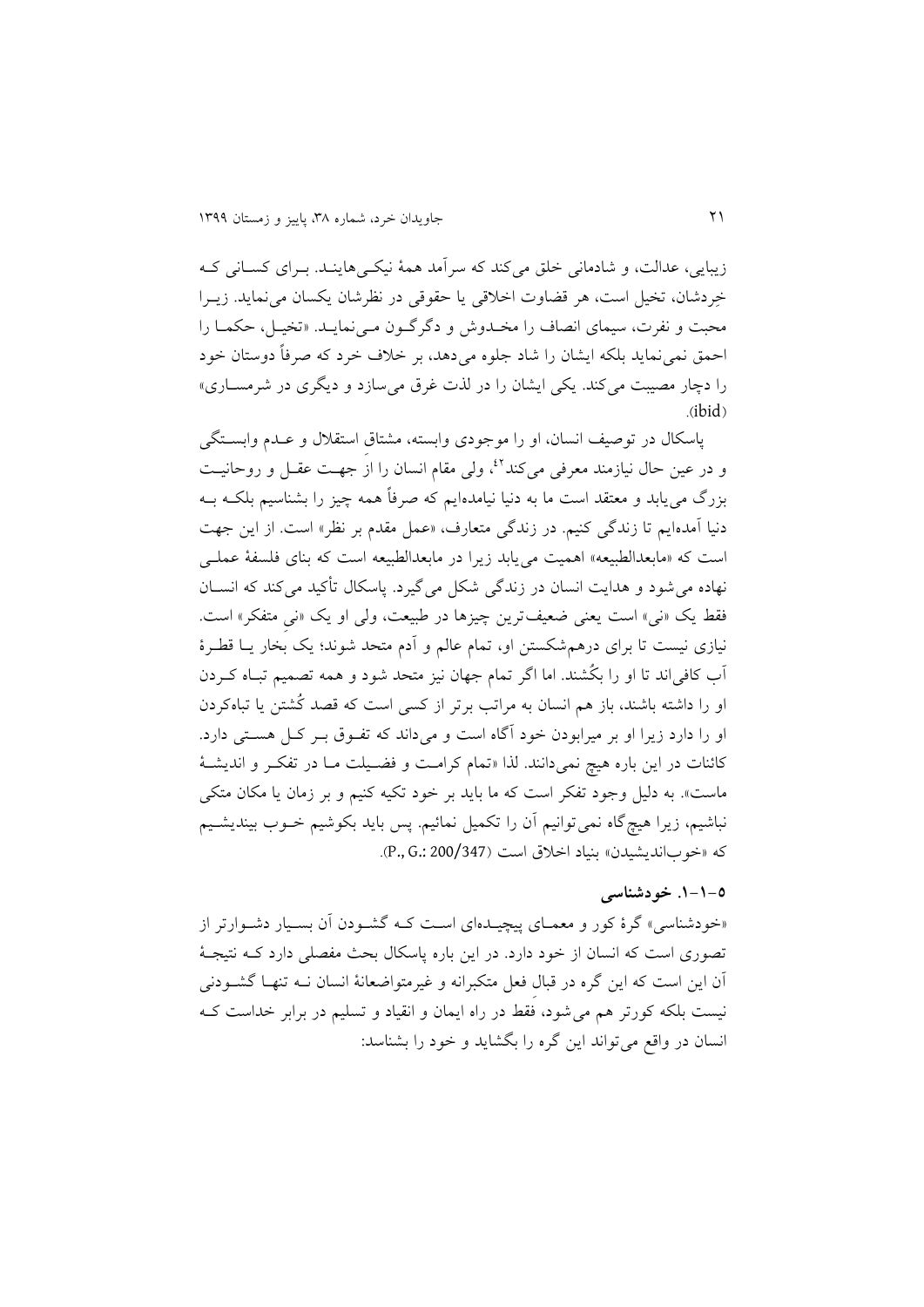اکنون ای انسان متکبر میبینی که چه تناقضی در درونت داری. ای خردِ ناتوان، متواضع باش! ای ماهیت سست، آرام باش! بدان که انسان بی اندازه می خواهد که از انسانیت فراتر برود، پس از ارباب خویش، حقیقت وجودیات را که بر تو نامکشوف است، بشنو. به خداوند کوش کن». این فراروی از انسانیت بدون ایمان و نیل به خودنگاوی، نصیب نمیشود )131/434 .:G .,P).

پاسکال در همین قطعه شاهدی از کتاب مقدس نقل میکند که خدا از خلقت انسـان و فیض خلیفهاللهی او، شادمان است و هم بـدون چنـین فیضـی بـر او گریـان: «مـن از خلقت فرزندان آدمی شادمانم- از روح خویش بر تمام کالبدها دمیـدهام» و نقـیض ایــن نیه در نیة دیگر است که میفرماید: »تمام کالبدوا ییون علیف وسیتند. انسیان ماننید یدارپایانی است که والک گردیدهانید. در قلیب خیویش بیر وضیییت فرزنیدان ندمیی گریستهام«)ibid).

وقتی انسان هنوز جوان است، خوب قضاوت نمیی کند و وقتیی پییر می شود بیاز قضاوت او دچار نقصان است. تفکر اندک یا بسیار در هر مسألهای ما را انسانی لجوج و متصلب بار می آورد. پس معیار اخلاق و معیار حقیقت در جیست؟ این سئوالی است که پاسکال مطرح میکند و برای تبیین آن مثالی از اهمیت «نقطهٔ طلایی» در هنر عکاسی یـا نقاشی می آورد و می گوید که ما در نگاه به یک تصویر، خــواه در نقاشــی یــا عکــس....، یک نقطة طالیی داریم که نقاط دیگر نسبت به نن نقطه بسیار نزدیک، بسیار دور، بسیار بلند، یا بسیار کوتاهاند. در نقاشی افق دید<sup>4۲</sup> این نقطه را معـین مـیسـازد. امـا در مـورد حقیقت و اخلاقیات، معیار یا تعیین این نقطه چیست؟ (P., G.: 21/381).

## **.6 مناسبات علم و قدرت**

یاسکال در *اندیشهها* «علم» را «قدرت» میداند پیش از او فرانسیس بیکن <sup>٤٤</sup> نیــز علــم را قدرت و دانایی را توانایی، اعلام کرده بود با این تفاوت که از نظر پاسکال هـر علمـی قدرت نیست؛ زیرا قدرت علم در عمل و فعلیت است. لذا در مقابل اخلاق، «بیهـودگی علوم <sup>40</sup>» را مطرح می کند و مـی گویـد: «احاطـه بـر علـوم مـادی نمـیتوانـد در غیـاب اخلاقیات به هنگام بروز مصایب، برایم تسلی بخش باشـد، امـا علــم اخــلاق بــه هنگــام غیبت علوم مادی، مرا تسلی میبخشـد» (23/67 .P., G.: چنــانکـه انســان هــم همیشــه متفکر و اندیشهورز نیست و گاهی حالات آدمی که «ناپایدار، ملول، و مضطرب است» )127 24/ ,Ibid)، بر اندیشه غلبه مییابد.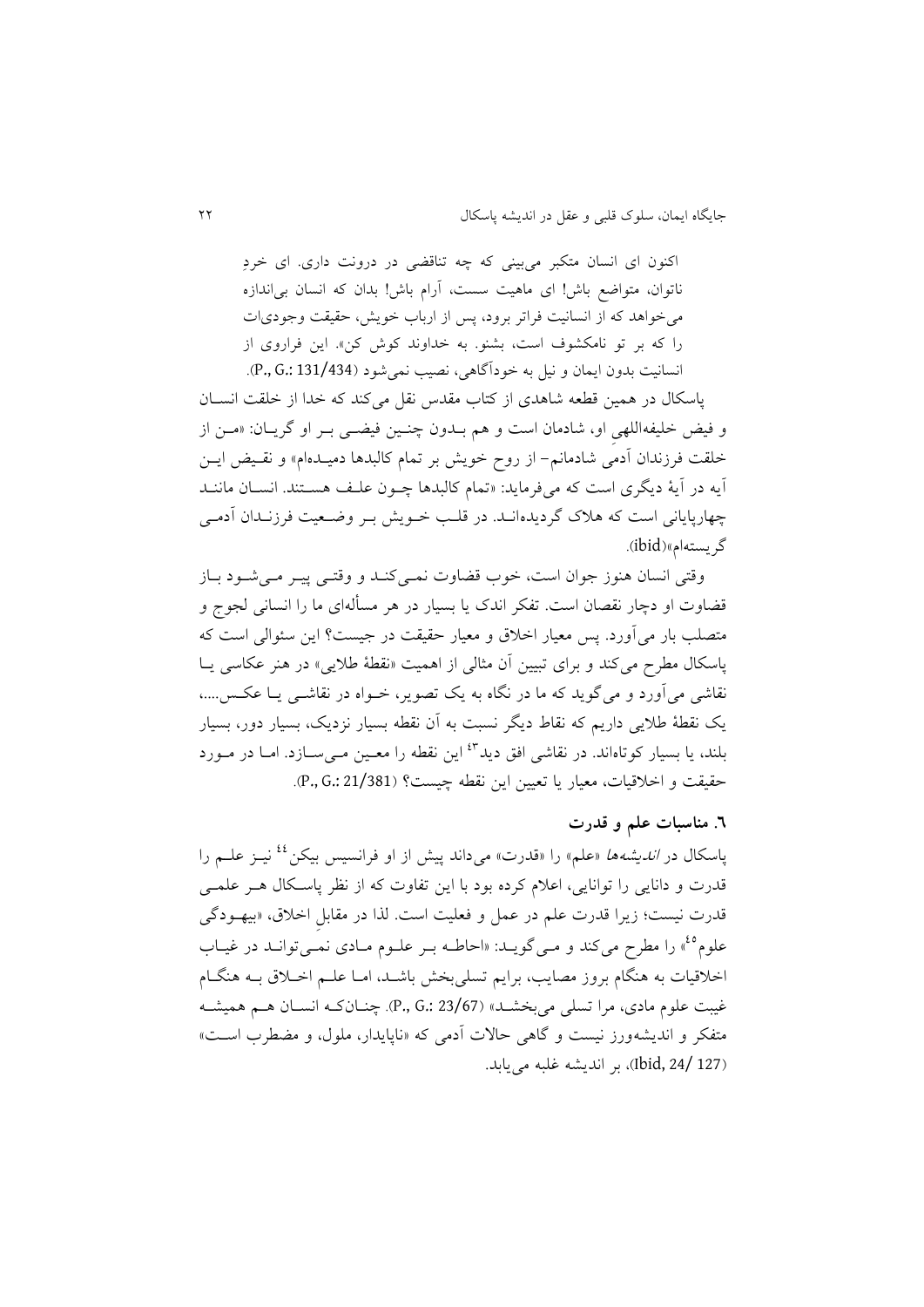**.7 عقلگرایی دکارت و ایمان قلبگرای پاسکال**

۱.یقین دکارتی از واضح و متمایز؛ و از استدلال و تفکر ریاضی برخوردار است ولی یقینی که پاسکال از آن سخن میگوید شهودی و تمامـاً احساســی و قلبــی است. این یقین، نوعی لذت مستغرق، اشک شوق و ارامش بر همهٔ تمـایلات را به بار میأورد. .5پاسکال نکتهسنج تر و دقیق تر از دکارت است. او عقلانیت عقل را به سادگی مسلم فرض نمیگیرد زیرا میتقد است اگر عقل، عقالنی میبود یقیناً عقالنییت کافی بود اما «عقلانیت هنوز حقیقت ثابتی نیافته است و در عـین حـال، مـا از یافتن نن ققیقت مأیو نیستیم« )76/73 .:G .,P).

.8دکار به روش مطلقی مثل روش ریاضی اعتقاد داشت که کیاربرد و اطیالق کلی داشته باشد. به نظر او موقف یا روقیة نرمانی متیلق به عالم ریاضی است. پاسکال با این نظر دکارت، عمیقاً مخالف است و تعبیــر «دکــارت بـــ فایــده و نامطمئن» را به کار می برد. از نظر پاسکال، دکارت «وحدت ضروریه» را حذف کرده است. پاسکال به پی یر فرما<sup>۶۱</sup> ریاضیدان بـزرگ فرانسـوی کـه در سـال ۱٦٥٤در طرح نظریهٔ ریاضی احتمال<sup>٤٧</sup> با پاسکال همکاری کرد، نوشت کـه بـه عقیدهٔ او هندسه والاترین ریاضت روح و زیباترین پیشهٔ عالم است اما در عـین حال آنچنان بی فایده و عبث است که «من، کمتر میان کسی که فقط یک عـالِمِ هندسه باشد و یک صنعتگر توانا فرق میگذارم» (84/79 .p., G.: 84/79).

.1»اندیشه«، »تأمل« یا »فکر« نقطة مشترک ور دو فیلسوت. از نظر پاسکال »تمام کرامت و شأن انسانیت ما در اندیشه نداته است« )756/365 .:G .,P). دکیار کل هستی را از جمله هستی خود را بر مبنای اندیشه گذاشت (میاندیشم، پس هستم). از نظر دکارت، احساس، عاطفه و اراده مانند تصورات فاهمـه، حـالات اندیشهاند؛ عواطف و احساسات نییز وجیوهی از قیوهٔ تفکرانید. (برییه، ۱۳۸۵:  $.$ <sup>21</sup> (122)

**.5نقد عقلگرایی**. پاسکال »ایمانگرا« است و بر رویافت عقیل گرایانیة دکیار انتقاد دارد. بیضی از فالساه در مقابل عقلگرایی، از تجربهگرایی نام میی برنید، نندا در اشتباهاند زییرا تجربیه و عقیل در مقابیل یکیدیگر نیسیتند بلکیه نن کیه تجربهگراست، تجربه را مقدم بر عقل میداند. ولی وقتی گاته شود که دکیار فیلسوت عقلگراست، این بدان میناست که در فلساة او عقل بر تجربیه تقیدم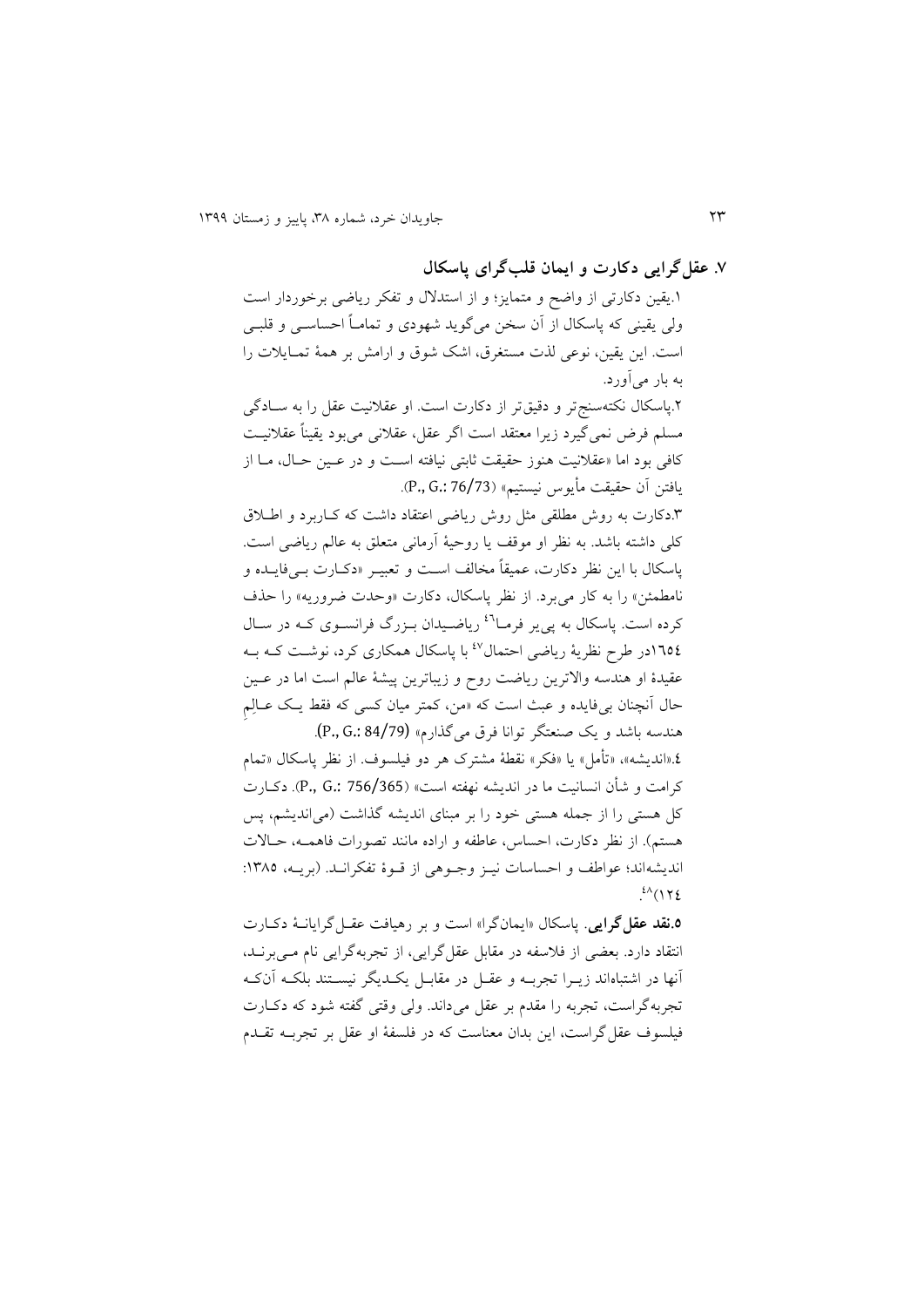دارد. بدین معنا پاسکال عقل گرا نیست او یک «ایمانگرای مبتنـی بـر «شـهود قلبی» است و منشاء همه چیز را قلب می داند. .6اختالت نظر در دین: دکار به طور مستقیم به دین الدی نپرداخت. تییارض بالقوه میان اقتضائات عقل و اقتضائات ایمان دینی هم او را به دردسر انــداخت. گاهی او خود را یاور کلیسا میدانست و معتقد بود فلاسفهٔ مسیحی باید قـوای عقلانی خود را برای حمایت از ایمان به کار گیرند. او در معرفـی چهـار منبـع متمایز قکمت یینیی »شیدود عقلیی، تجربیة قسیی، عقایید دیگیران، و کتیب نموزشی« ققایق وقیانی را قیرار نیداد و گایت: »مین وقیی الدیی را در ایین فدرست قرار نمیدوم، زیرا وقی الدی تدریجاً ما را ودایت نمیی کنید بلکیه در یک لحظه ما را به مرتبة ایمان خطاناپذیر تیالی میدود« ).181P .1,Bd ,CSM). در مکتب ایمانگرای پاسکال، ما از وجود یا ماهیت خداوند آگاه نیستیم اما بــه واسطهٔ ایمان از وجود او آگاهی داریم و از نعمات<sup>٤٩</sup> او می تـوان بـه ماهیـت او را بییاموزد، <sup>21</sup> پی برد )233 418/ .,G.,P). دین ققیقی میباید عز و ققار الهام بخش اتکاء به نفس و بندگی نفس باشـد، و دربرگیرنـدهٔ عشـق و نفـرت  $(P_{1}, G_{1}, 450/494)$ 

.7ومانطور که گاته شد از نظر پاسکال، خداوند در خااسیت و جدیان بیشیتر قجابی بر اوست تا کاشف از او. ایین د ییل شیاید میا را بیه پیذیرش وجیود مهندسی برین برسانند ولی قطعاً به پذیرفتن خدای مسیحی نمیرسانند. اصـولاً او با کسانی که «خدای عقلانی فیلسوفان» را جایگزین خدای ابراهیم، استحاق، و یعقوب کردند، مخالفت می ورزید<sup>۵۱</sup>؛ خدایی که از طریق طبیعت اثبات شــود، یک «مهندس» می شود در حالی که خدای مسیحیان خـدایی نیسـت کـه صـرفاً یدیدآورندهٔ حقایق ریاضی یا خالق عناصر و ناظم اجزای عالم باشد. ایــن نظـر، نظر مشرکان و اپیکوریان است. پاسک قائل به تمایز قاطع بین «خدای ابـراهیم، خدای اسحاق، خدای یعقوب ، و خدای مسیحیان» را- کـه در کتـاب مقــدس آشکار شده است- از یک سو و «خیدای فیلسوفان و دانشمندان» را از سوی دیگر، است (P., G.: 11/240).

.3 دکار فیلسوت و کاتولیک است و در صدد است دیانتی را که خداوند تاضِّل کرده و او را از کودکی بدان په ورده، پیوسته نگاه دارد (دکیارت، *گفتیار در روش* : بخش سوم)؛ زیرا او تمام تلاش خود را در درجهٔ اول به دفیاع از حقیایق ایمیانی اختصاص می دهد.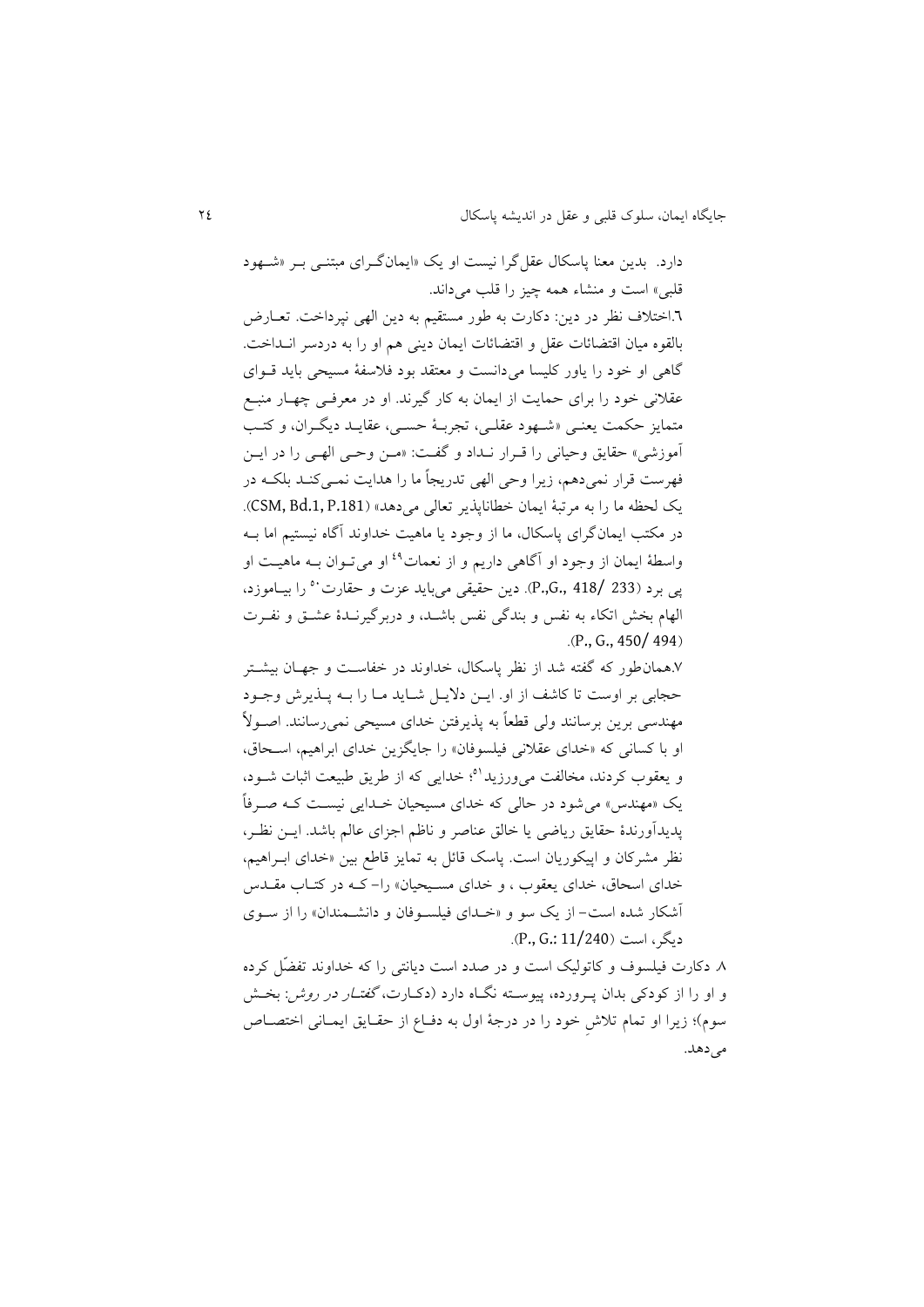پاسکال با تحسین و تمجیدی که دکارت از روش و روحیهٔ ریاضی به عنـوان روش مطلق و متقن، به عمل می آورد، عمیقاً مخالف است. بدین ترتیب به دلایلی که در ادامـهٔ مطلب ذکر خواهد شد، تمامی کتابهای *تـاریخ فلسـفه* کـه پاسـکال را مریــد دکـارت دانستهاند، برداشت اشتباه از او دارند.

ماهیت خدای دکارت عمدتاً با وظیفهٔ فلسفی اش که عبارت است از خلـق و حفـظ عالم مکانیکی علمی، تعیین می شود. یعنی خدای دکارت هم علت محدثـه و هــم مبقیــه است و با ساعتساز که فقط ساعت را میسازد یا بنِّا که بنا را میسازد ولی ویچ یک از این دو، علت مبقیه نیستند یینی ساعتساز و بنِّا میمیرند ولی ساعت و بنا خواود ماند. درست است ک) خیدای خیالق، خیدای مسیحی است امیا خیدایی کیه ذاتیش فقیط «خالقبودن» باشد، اصلاً خدای مسیحیت نیست زیرا ذات خدای حقیقی مسیحی، وجود داشتن است و چون در اعلی مرتبهٔ وجود است، اگر بخواهد خلق هم می کند (ژیلسـون،  $(1 \cdots 1)$ M $\wedge$ 

**.9-3 نقد پاسکال بر دکارت**

در قرن هفدهم ریاضیات به وسیلهٔ دکارت، هابز، اسپینوزا، لایبنیتز و پاسکال بر فلسـفه حکومت میکرد<sup>۹۲</sup>. پاسکال جوان در تفکر تحت تأثیر دکارت و اقلیــدس<sup>۵۳</sup> (ریاضــیدان یونانی) بوده است. او دکارت را خوب فهمیده بود و او را می ستود. بعد از انتشـار آثـار دکار ، پاسکال به نقد از رویکرد عقیل گرایانیة او در خصیوص »مسیألة وجیود خیدا « پرداخت و گفت «ذهن این عقل گرای بزرگ، بیش از حد به عالم مادی مشغول است». وقتی پاسکال مسن<sub>ت</sub>تر و پختهتر شد در *اندیشهها <sup>وه</sup> د*ربارهٔ دکارت چنین نوشت: «پیــروان ییرون از روی خودسری و کلهشقی...°°» و نیز «دکارت بی حاصل و نـامطمئن <sup>۵</sup>″ ( .P.G 887/78 .u 886/51 )ینین و ینان گاتهاند؛ وم ینین به صراقت دربیارة علیت اصیلی کدورت خود از دکارت به دلیل غلبهٔ «اصالت فیزیک» یا «اصـالت طبیعـت» بـر الهیـات عقلی در آثارش (نک: ژیلسون، ۱۳۸۸: ۱۰۰) گفت:

من نمی توانم دکارت را ببخشایم، او در کلِّ فلسفهاش مصمم بوده که خدا را کنار بگذارد، ولی [در مرحلهای] محبور شد که خدا را وادارد تا با تلنگری عالم را به حرکت در آورد؛ از آن به بعد، او دیگر حاجتی به خدا نداشت ( ,Pascal .)1997: 1001/77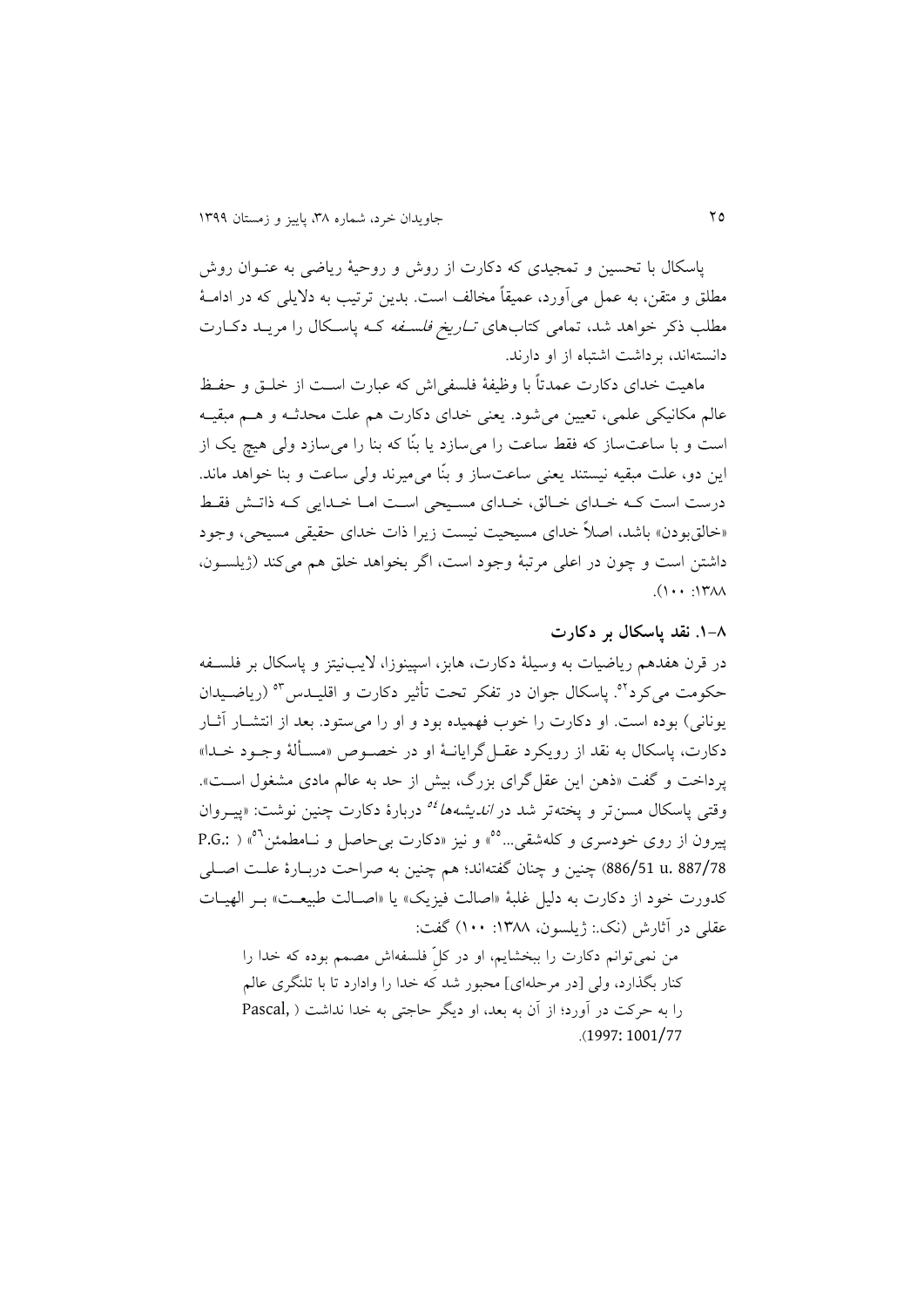آنچه دکارت مبدع آن بوده و به مذاق پاسکال خوش نیامـده اسـت، تفکیـک واقعـی و عملی حکمت فلسفی از حکمت الهی٥٧ است. البتـه پـیش از او رأی تومـاس آکـوئینی قدّیس نیز بر تقرقهٔ این دو مطرح شده بود ولی قصد توماس بـر اتحـاد ایــن دو بعــد از تفرقه بود؛ اما دکارت در بدو تا ختم، قصد جداسازی آندو را داشت (ژیلسـون، ۱۳۸۸: ۹۰). پاسکال در کتاب دربارهٔ روح هندسی میکوشد خط فاصلی میـان علـم ریاضـی و فلسفه ترسیم کند.٥٩ هانری برگسون٥٩، ویکتور دلبو٦٠ گفتهانید کیه پاسکال در کنیار دکارت دو فیلسوف بزرگاند. توجه ژاک شوالیه71 بیشتر معطـوف بــه دیــدگاه پاسـکال دربارة مرگ است واز این رو او را در زمرة فیلسوفان میشمارد.

# **.2-3 تأثیرپذیری پاسکال**

پاسکال در نکات مهم الهیات خود، علاوه بر کتاب مقدس، تحت تأثیر آگوستین قــدیس بوده است. کتاب *اگوستین* اثر کرنلیس پانسن<sup>۲۲</sup>، بر او تأثیرگذار بود. پاسکال با اگوستین احساس خویشاوندی میکرد و او را در تغییـر کـیش الگـوی خـویش مـیدانسـت. در ارتباط عقل و ایمان نیز از اگوستین تأییر پذیرفت. اگوستین از پیروان خود میخواسیت تا در جستوجوی حقیقت به نور باطنی خود، که تنها وسیلهٔ بینایی است، بنگرند. او به استناد أيهٔ انجيل یوحنا (باب اول، قطعهٔ ۹) که میفرماید «کلمه ... نور حقیقی بـوده کـه به هر کس که به جهان آید روشنی بخشد» میگوید روشنی بخش انسان همانا خداست: «این نور برتری که دل انسان را روشن ساخته، خداست» (فولکیه، ١٣٦٢: ١٩٩)

پاسکال مردم را در ارتباط با خدا، بر سه دسته تقسیم میکند: 9( کسانی کیه خیدا را یافتهاند و بندگی او را به جا می آورند، اینها عاقل و سعادتمنداند؛ ۲) کسانی هستند که در پی اویند و تا کنون وی را نیافتهاند، اینان بی سعادت و عاقل اند؛ و ۳) کسانی ک) بی آنکه در جستوجوی او برآمده یا او را یافته باشند، زندگی میکنند، این دسته سـفیه و بی سعادت اند (257/160/257).

البته پاسکال گرووی از مردم میتقد و مذوبی را وم در نظیر دارد کیه در کشیاکش و ستیز با یکدیگرند و از این جدت تمام نندا- جز یک گروه- بر مسیر خطا مییابد و نندا را قبول ندارد چون هر کس می تواند چنین ادعایی داشته باشد. «هـر یـک از ایشـان مشتاقاند که همه بر کیش ایشان باشند و غیرخودی را «کافر» می خواننید ... هیر کیس میتواند خود را یک پیامبر بداند. اما من مسیحیت را میبینم و نن را برقق میدانم، زیرا مسیری نیست که هر کسی بتواند آن را طی کند» (198/693، Ibid, 198/693).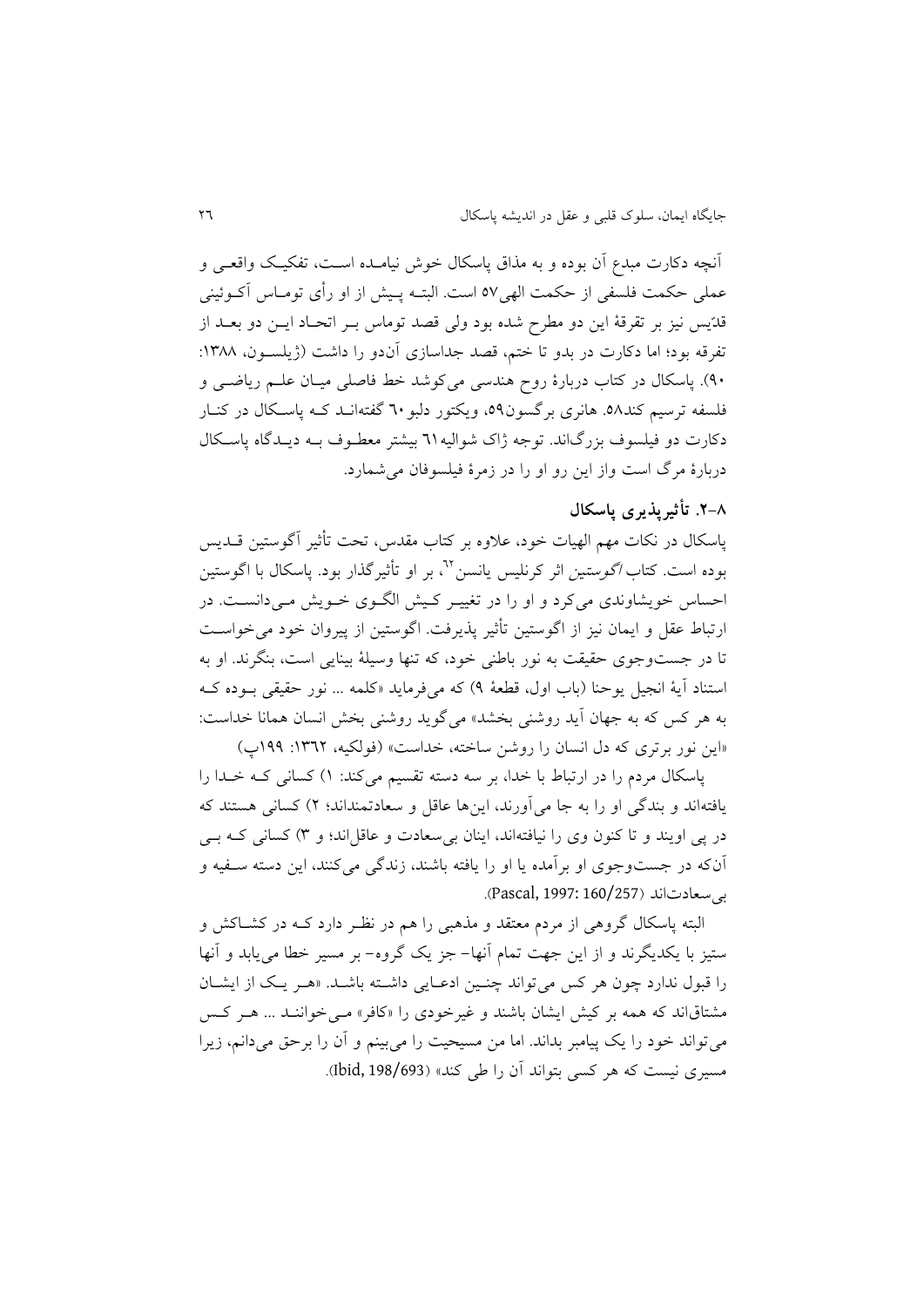### **.1 اهمیت پاسکال در دورة جدید**

پاسکال به وضوح دربارة شرایط فالکتبار انسان، پیس از ارتکیاب بیه گنیاه، توصییف کرده است. در قرن هجدهم، فلسفه و تفکر فرانسوی به کرات به *اندیشـههـا*ی یاسـکال رجوع میکند گویی نیرویی از درون، او را به این کار وامیدارد که پاسیکال را بیه نقید بکشاند. دیوید هیوم<sup>٦٣</sup> زندگی پاسکال را «خرافهٔ دینی» یـا «هـذیان فلسـفی» مـیخوانـد (بریه، ۱۳۹۰: ۱٤۰). ولتر <sup>٦٤</sup> در نخستین اثر فلسفی خود «نامههایی دربارهٔ انگلیســیهــا<sup>70</sup>» پاسکال را به جد نقد می کند و بعد از آن نیز این انتقیاد در تمیام دورههیای نویسیندگی ولتر ادامه می یابد حتی پنج دههٔ بعد با تجدید نظر در نقد پاسکال، براهین تازهای بـر آن میافزاید. پاسکال از ولتر دعوت میکند تا چالشها و اختلاف نظر فی مابین شان ب صورت حضوری مطرح شود و ولتر تصمیم میگیرد که در برابر این «مردمگریـز والا» و «موجود فرارونده از حدِّ خود» دفاع کند. سـبک نقــد ولتــر محترمانــه اســت. او تــلاش میکند تا در مقابل متانت پاسکال پاسخهای مجمـل، عمیـق و دقیـق بدهــد. ولـی ایــن پاسخها در دیدگاه پاسکال «در سطح زندگی بشری» است و ولتر دیدگاه قلبی و عرفانی احساس او را مسکوت میگذارد. در این مبارزهطلبی دو جانبه «ولت از دنبال کردن پاسکال تا اَن هستهٔ اصلی تفکر دینی اش و رسیدن به اعماق نهـایی مسـألهاش بـا دقـت تمام می پرهیزد. ولتر می کوشید تیا پاسکال را در سیطح «زنیدگی بشیری» نگیاه دارد» )کاسیرر، :9875 911(.

البته این پاسکال نبود که دم تیغ نقد ولتر قرار گرفت بلکه ولتر خـوش!بینـی و نظـام احسن لایبنیتز و راه حل شافتسبری را هم رد کـرد و آن را در ردیـف افســانهبـافی و تخیلات دانست. از نظر او کسانی که میگویند کلیهٔ امور جهان بیءیب اسـت و نقصـی در خلقت نیست، »شار تان«اند. از نظر ولتیر بایید اذعیان کنییم کیه شیر وجیود دارد و تعصب انکار وحشتهای زندگی را بر این وحشتها علاوه نکنیم.

## **.1 نتیجهگیری**

برای پاسکال دو حدِّ افراط عبارتست از: ۱) دربستن به روی عقل و محروم کـردن او از هر چیز؛ و ۲) نپذیرفتن چیزی جز عقل. از نظر پاسکال، این یقین بنیادی صرفاً ناشبی از تفکر نیست بلکه ناشی از ایمان است. خدا قلب را رؤیت میکنید و نیه عقیل را و ایین «ایمان» نامیده می شود. خدا به قلب قابل رؤیت است و نه به عقل. لذا می گوید ، ولی به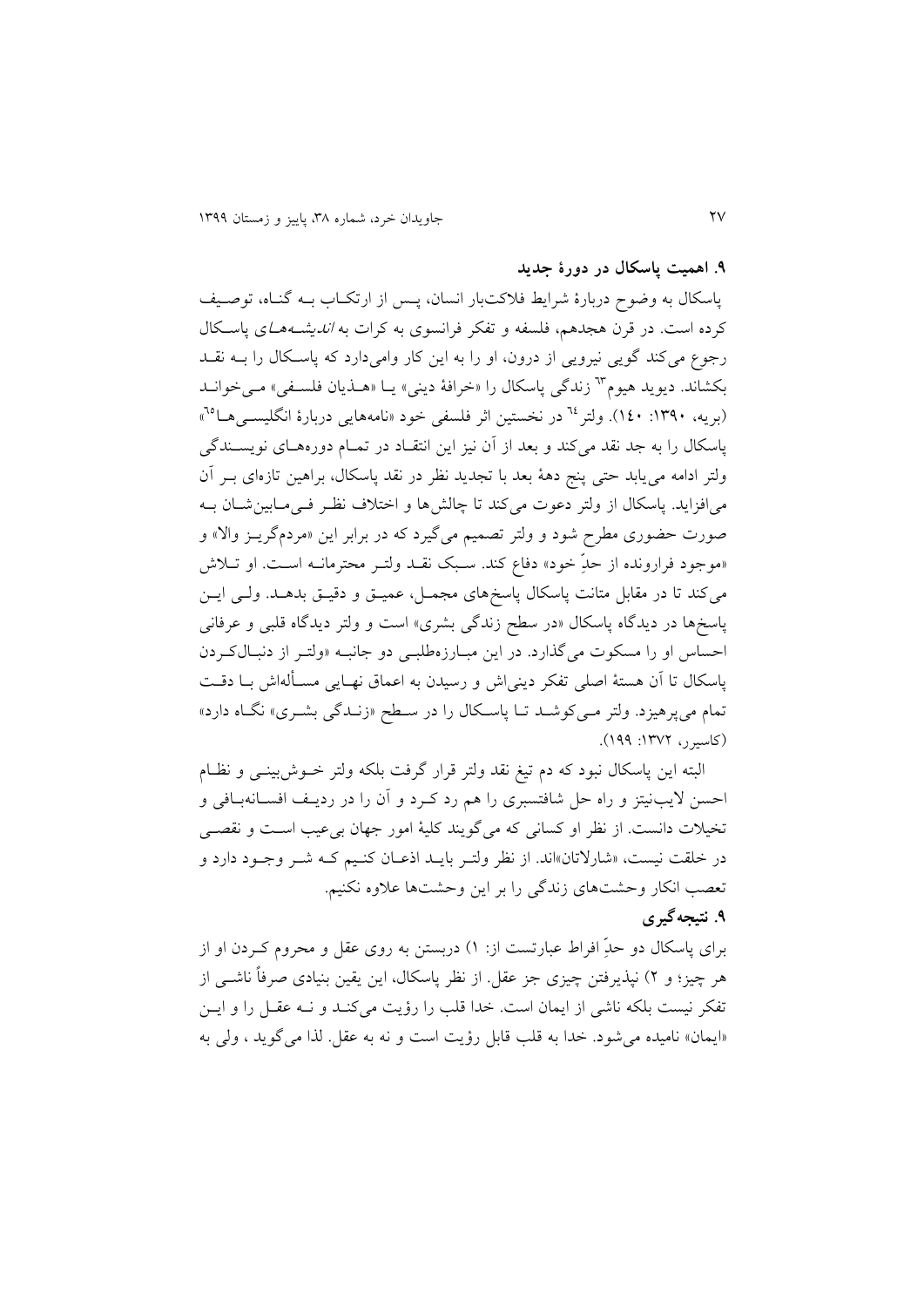«ایمنی وجودی، هرگز». یقینی که پاسکال از آن سخن می گوید یقینی است شیهودی و تماماً احساسی و قلبی، نه استدلالی و بر مبنای تفکر ریاضی.

در تقابل تصورات عقلانی دکارت، لایبنیتز، اسپینوزا و مالبرانش از خداوند، تصـور پاسکال قرار میگیرد که اساساً مبتنی بر اعجاز، اعتقاد بیه امکیان و وجیود امیور خیارق عادت و فوق طبیعی است و در حقیقت می توان گفت نظر پاسکال، مستلزم قبـول یـک نوع نظریه راجع به رحمت و لطف خداوند (göttliche Gnade) است کـه از برکـت آن انسان به مقامی بالاتر از جایگاه طبیعی ارتقاء می یابد یا قادر به انجام عمل نیک می شود. ایمان نوعی اعجاز است و اعجاز را میتوان با یشم ایمان و ایقان قلبی رؤیت کرد.

اومیت پاسکال در این است که او عقیده دارد با روش عقالنی نمیتیوان بیه تصیور خدا رسید. و این نکتهای بود کـه حـدود دو قـرن بعـد، سـورن کـی یرکگـور، الهیـدان اگزیستانسیالیست، با تقریر دقیقتر و بــهروزتــر از پاســکال ارائــه داد. هــر دو فیلســوف جستوجوی دلایل یا قبول دلایل برای اثبات وجود خدا را نوعی بے حرمتبی بـه دیـن میدانند یون تا انسان نوعی شک و عدم ایقان نداشته باشد، نیاز به ارائیة دلییل بیرا خدا نمی بیند. هر دو متفکر وحی را به عنوان مبنای ایمان خود می پذیرند. در کوتاهترین عبارت: پاسکال به لطف الهی دل سپرد و بینش دینی از جهان را در مقابل عقیدهٔ علمـی و فکر فلسای نداد.

## **پینوشتها**

1. از جمله فیلسوف فرانسوی ژان لوک ماریون (-Jean-Luc Marion, 1946)، مؤلف کتاب *خــدای* بدون وستی )*Being without God*)، که در سالوا اخیر دیدگاوش دربیارة فلسیاه، خداشیناخنی، تجربة دینی و خودِ انسانی بسیار مطرح است.

- 5. Blaise Pascal (1623- 1662)
- 8. Auvergne
- 1. *Memorial*
- 2. Deismus
- 6. Verstand/ understanding

7 heart /Herz اکثر مترجمان میادل فارسی این واژه را »دل« نوردهاند کیه در عیرت ویم مصیطلح است ولی در این مقاله یابت میشود که »دل« با فلساة پاسیکال سیازگار نیسیت بلکیه »قلیب « مییادل صحیحتر است.

### 3. Pascalische Wette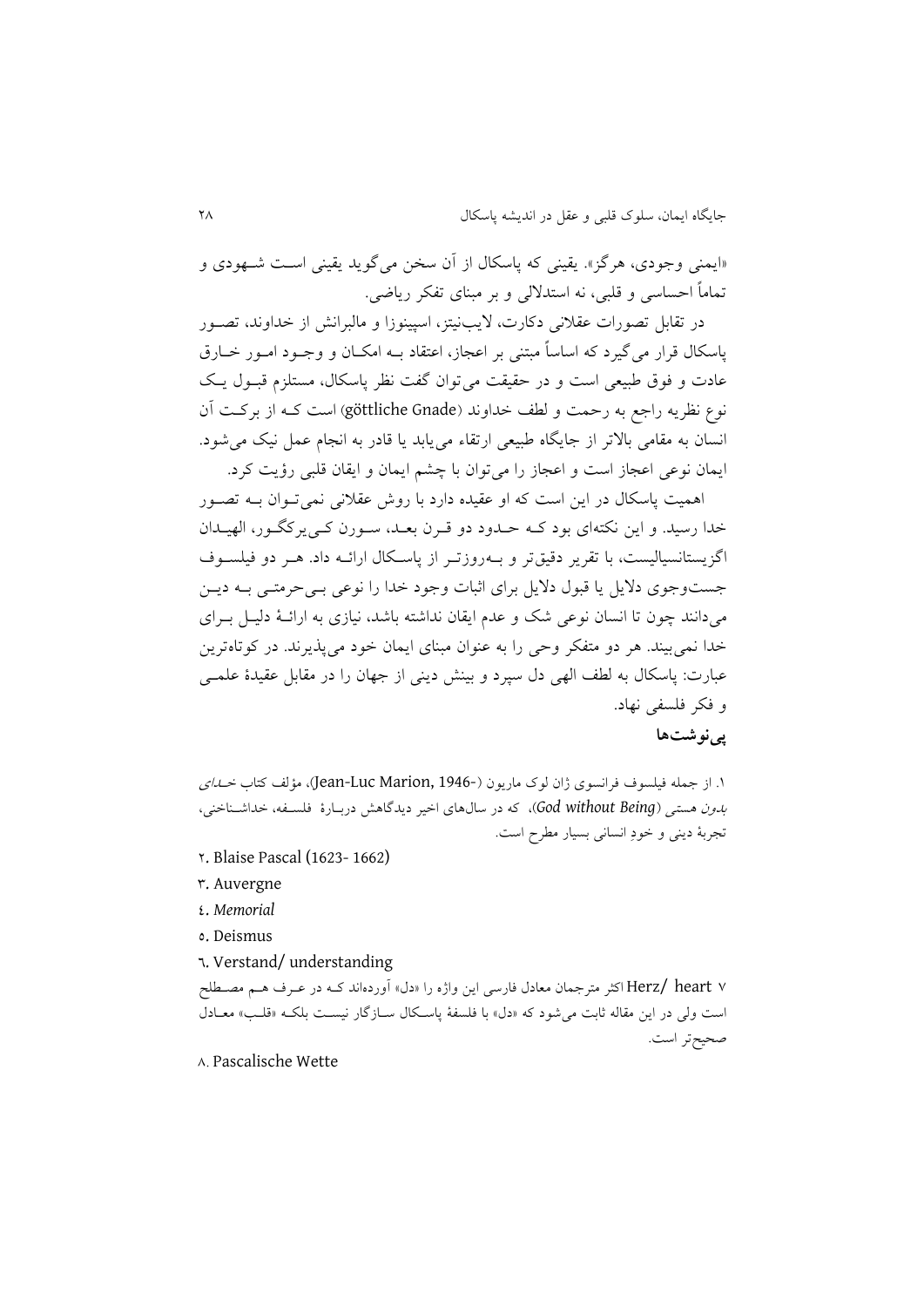#### 1 Pascalisches Dreieck

### 91 Satz von Pascal

99 *(57 1655- ,provinciales Lettres* (*provinciale Lettre* این مجموعه نامهویا، عیالوه بیر تیأییر مذهبی که داشت، اثر مشهور ادبی نیز بود. نامهها به گونهای نوشته شده که گویی شخصی پاریســی بــه دوستان ایالت خود در موارد اخلاقی و الهیات مطالبی را نگاشته، که پس از مدتی در محافل میذهبی و آکادمیک پیرامون آن بحث خواهد شد ( نک.: دکارت، ۱۳۸٦: ٦٠٦ پ).

### 95 Humanisme

98 ( 1928-) ,Küng Hans متکلم سوئیسا صل، کشیش کاتولیک و نویسنده. او از 9161 تیا زمیان بازنشستگی (۱۹۹٦) استاد الهیات در دانشگاه ابرهارد کارلس (Eberhard Karls) بود. 91 پاسکال در روابط اولیهاش با پیروان نئین یانسن )Jansenism )نای علم توسط ننیان را نپیذیرفت ولی نمی توانست این عقیده را تـا آخـر حفـظ کنـد» (کونـگ، ۱۳۸۹: ۱۸۲). آنتـون آرنـو ( Antonie 1694 1612- ,Arnauld )میروت به نرنو کبیر، فیلسوت و متألیه فرانسیو ، پییرو نئیین یانسین و مدافع أن در مقابل یسوعیان بود.

92 (1662 1623-) Pascal Blaise. بلز پاسکال در 9658 در کلرمون فرانسه، جایی که امروزه نامش Ferrand -Clermont است و در قلب فرانسه قرار دارد، به دنیا نمد.

96 Fideist وFideismus از ریشة تینی fides، انگلیسیی belief ,faith و نلمیانی Glaube بیه معنی ایمان است. دو شاخه از این مکتب که «ایمانگرایی افراطی» (esterm fideism) و ( radical fideism )است،

97 *Fragmente: Penseés*, 1660.

93 *Les deux infinits: I'infiniment grand et I'infiniment petit*.

91 اندیشهوا )*Pensées* )یا تأمال پاسکال شاوکار ادبی و نقطه عطایی در نثیر و ادبییا فرانسیه بیه حساب می آید.

51 البته به علت نگرانی از مخالات کلیسا با کل این اییر، بخشیی از یادداشیت ویا، کیه دربیارة شیک و شکاکیت بود، در یاپ اول انتشار نیافت. متن کامل این ایر در سال 9311 انتشار یافت.

59 برا مطالیة بیشتر عالوه بر مقالة مروارید و مددو مدر← منابع مقاله؛ به مقالة »شرطبند پاسکال و اِشکال خدایان» نگاشتهٔ مشترک زادیوسفی و سعیدی.مهر ارجاع داده می شود← منابع مقاله.

٢٢ کانت میگوید حقیقت شمردن، یا اعتبار ذهنی حکم، در ارتباط با اعتقـاد دارای ســه مرحلــه اســت: عقیدهداشتن، ایمان، و شناخت. او اصطالح ایمان را از نظر عینی »اصطالح فروتنانیه « میی بینید ولیی از لحاظ ذهنی اَن را «دالٌ بر اعتماد محکم» میفهمد. از نظر او کلمهٔ «ایمانداشتن» فقط به راهنمایی ای که یک ایده به من می دهد, مربوط می شود و به نفوذ ذهنی بر پیشبرد اعمال عقلی ام ارتباط دارد که مـرا در آن ایده حفظ میکند» در ادامهٔ این مطلب او به ایمان تعلیمی و تفاوت آن با ایمان اخلاقی می پیردازد .)*KrV*, B 856(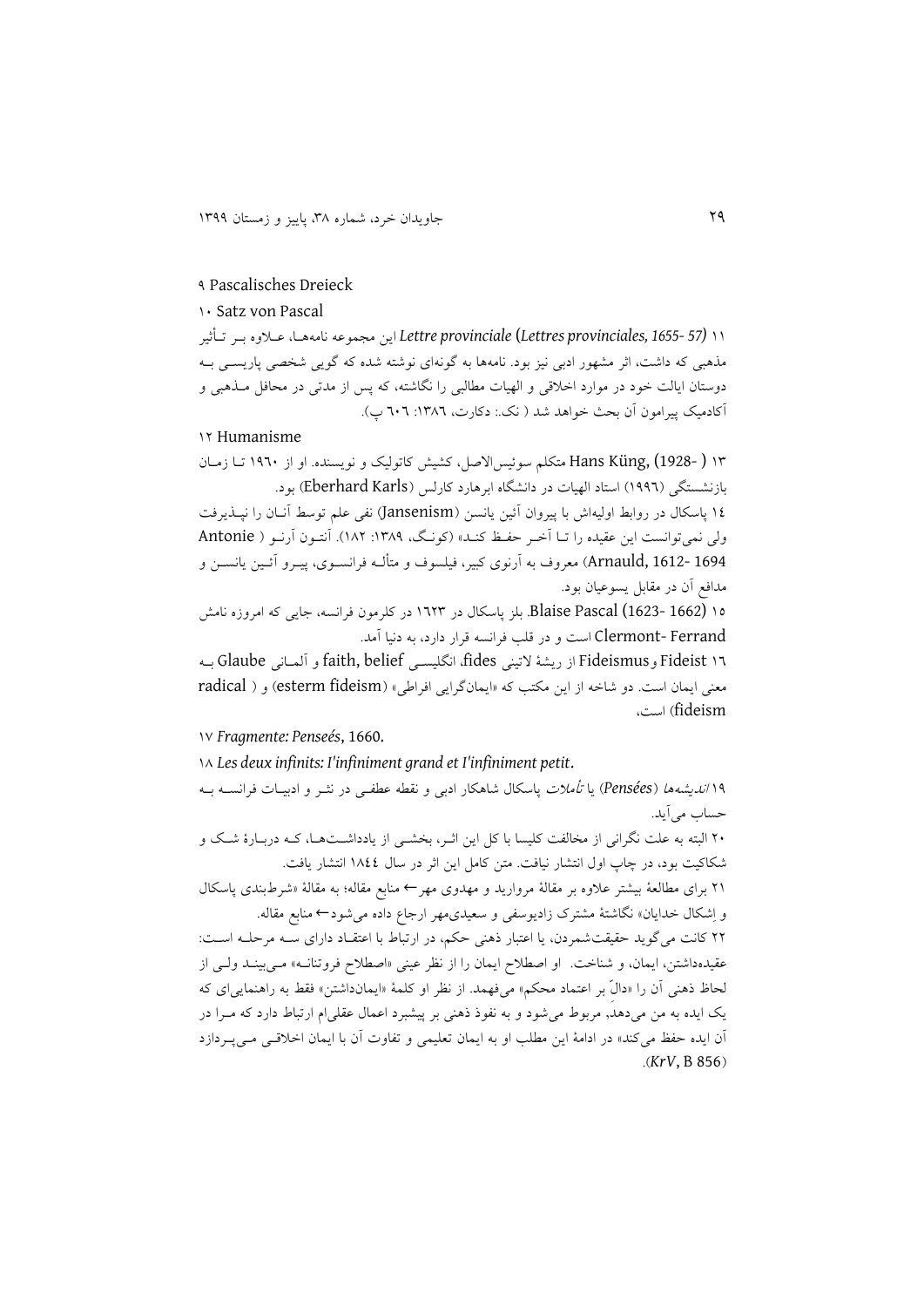58 Victore Sancto de Godefridus متولد بین سالوا 9952 تا 9981م است. دو اییر مدیم او یکی چ*شمهٔ فلسفه (*7176 ,Fons Philosophiae)که در آن از متفکران ممتـاز باســتان و تعــدادی از مشــاهیر معاصــر خــود معرفــی و بعضــاً افکارشــان را نقــد مــی کنــد. عنــوان اثــر دوم *عــالـم صــغیر* )1180 ,*Micrososmus* )است.

51 سینکا، لوکییو ننئیو ) Seneca،Annaeus Lucius ) متولید 1ق.م- و متیوفی 62م(، مربیی اخلاق و تربیت امپراطور نیرون است (نک. فروغی، ۱۳۸۳: ۷۷–۷۵).

#### 52 veritas

56 در اکثر منابع فارسی دربارة پاسکال، به اشتباه در مقابلِ عقل، به جا »قلب«، »دل« نورده شده است. در صورتی که در متون فارسی دل جایگاه عواطف، احساسات، نفسانیات و قوای منفعله است. بـر ایــن اساس باید بگوییم مقصود پاسکال قلب است نه دل و نه قــوهٔ منفعلــه بلکــه قــوهای در مقابــل عقــل و مترادف با قوهٔ شهود (قلبی) است. در قرآن کریم هم «قلب» آمده است. مثل قلب سـلیم, قلـب متکبـر, قلب مُنیب، هر که دشمن جبرئیل باشد، پس بداند که او قرآن را به فرمان خدا بر قلب تو فرود آورده... لیطمنَّ قلبی.

در زبان فارسی معادل واژهٔ انگلیسی "heart"، و کلمات متعددی آمـده اسـت: دل، قلـب، مغــز، جــان، روان، عاطفه. کلمهٔ ترکیبی (heartache) به معنای درد دل، غم و غصــه؛ یــا (heartbeat) ضــربان قلب، تپش قلب اَمده است. معادل فارسی واژهٔ اَلمانی Herz" "das و نیز "Coeur" فرانســوی هــم قلب به کار رفته است و هم دل. ولی برای مشتقات آن مثلاً der Herzanfall (حملـهٔ قلبـی)، der Herzfehler (نقص قلبی) یا به صورت صفت (herzliche) معنای قلبی، باطنی آمده است.

57 Pyrrhoniker Die. Pyrrhonisme نیز مذوب منسوب به پیرون )Pyrrhon )است که او را پدر مذوب شک و شکگرایی نامیدهاند.

۲۸ البته در قطعهٔ ۱۳۱/٤۳٤ *اندیشهها*، پاسکال مینویسد هیچ کس نمیتواند مطمئن باشـد کـه خـواب است یا بیدار، زیرا به هنگام خواب به اندازهٔ بیداری یقین داریم (که بیداریم). همان طور کـه اغلـب در خواب میبینیم که خواب میبینیم.... امکان ندارد که این نیمة زندگی ما صرفاً یک خواب باشد.

51 *Nichteingeordnete Papier*

### نقا، سرور Herr 81

89 unglücklich

85 ein Dummkopf

88 Beständigkeit. از نظر پاسکال جاودانگی روح، بسیار مدم و قیاتی است و تأییر عمیقی بیر میا دارد. تمام اعمال و افکار ما حسب دیدگاه ما نسبت به سعادت ابدی تبیین می شـود. تنهـا راه محتمـل عمل بر مبنای خرد و منطق، این است که مقصود اصلی ما معطوف به سعادت ابلدی باشد ( ,Pascal .)1997: S.235

81 Vernunft, Gewohnheit, und Eingebung (Pascal, 1997: 808/245)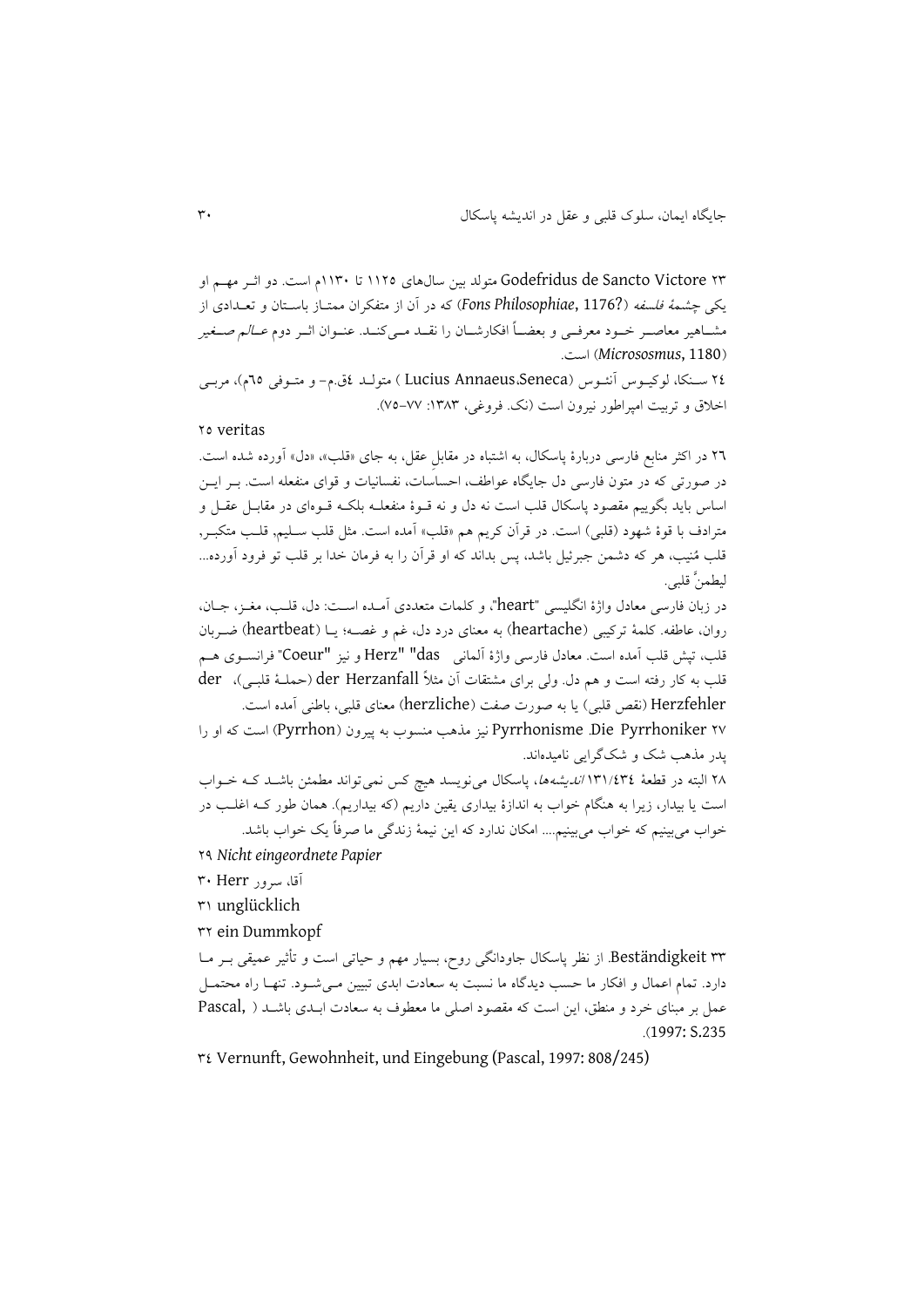82 عالوه بر پاسکال، که برا اولیین بیار در ایبیا وجیود خیدا »دلییل عملگرایانیه » ) pragmatic argument) را مطرح کرد و این دلیل را بر پایهٔ نتیجههای عملی باور استوار دانسـت، ویلیـام جیمـز (۱۹۱۰– ۱۸۶۲) روانشناس آمریکایی در مقالهٔ تأثیرگذار «ارادهٔ باورکردن» (The Will to Believe) که در سال ۱۸۹۷ انتشار یافت، نیز به تفصیل به بیان این دلیل پرداخته است (یامر، ۱۳۹۳: ٥٥٥ به بعد). 86 Commandemets

۳۷ آن معرفت خداوندی که مد نظر پاسکال است، معرفتی است که در شخص مسیح به عنوان شفیع و منجی دور کرده و میرفتی است که پاسخ نگاوی مستقیم انسان نسبت بیه زبیونی خیویش اسیت امیا معرفتی صرفاً فلسفی نسبت به خداوند، نه متضمن معرفت احتیاج انسـان بـرای نجـات، و نــه متضــمن شناخت مسیح به عنوان منجی است. (کاپلستون، ٤/ ٢٠٤).

- 83 Angeborene Sünde
- 81 circulation of blood
- 11 Autorität
- $\mathfrak{t}$  Einbildung

15 Abhängigkeit, Verlangen nach Unabhängigkeit, Bedürfnisse (Pascal, 1997, 78-126).

18 die Perspektive

 $\mathfrak{t}$  Francis Bacon (1561-1616)

12 Eitelkeit der Wissenschaften

(1665 1607-) Feramt de Pierre 16 ریاضیدان و ققوقدان فرانسو . عالوه بر دکیار ، فرمیت نیز مؤسس وندسة تحلیلی به شمار میرود. او ومینین در زمینة نظریة اعداد فیالیت کرده و در تیدوین اصول محاسبهٔ احتمالی نقش مؤثر داشته است. فرمت با ریاضیدانان زمان خود مانند دکارت و پاسکال مکاتبات و تبادل علمی داشته و تئوری «حدس» (Vermutung) او مشهور است.

 $\mathfrak t$  mathematical theory of probability

٤٨ پیش از دکارت، اگوستین قدیس این قضیه را برای اجتناب از شکاکیت، این طور مطرح کـرده بـود: »یون اشتباه میکنم، پس وستم« )(..sum ,fallor si و بید از دکار ، پاسیکال پرسیید: »بیاور دارم, پس آيا وجود دارم؟» (Credo ergo sum).

### 11 Seligkeit

21 Größe und Elend

01 علاوه بر پاسکال، ژانژاک روسو هم با احکام ظاهر عقل مخالفت دارد. ٥٢ دکارت می گفت فلسفه باید از «من» یا کوگیتو شروع شـود و بـدین منظـور فلسـفهاش بـا مبحـث «نفس» شروع می شود. او روش ریاضی (فکر، نفس) و هندسی (ماده، تن) را مبنای فلسفه قرار داد ولی تاریخ فلسفهٔ جدید به جای جنگ میان ریاضیات و فلسفه، جنگ میان فیزیک و روانشناسی است.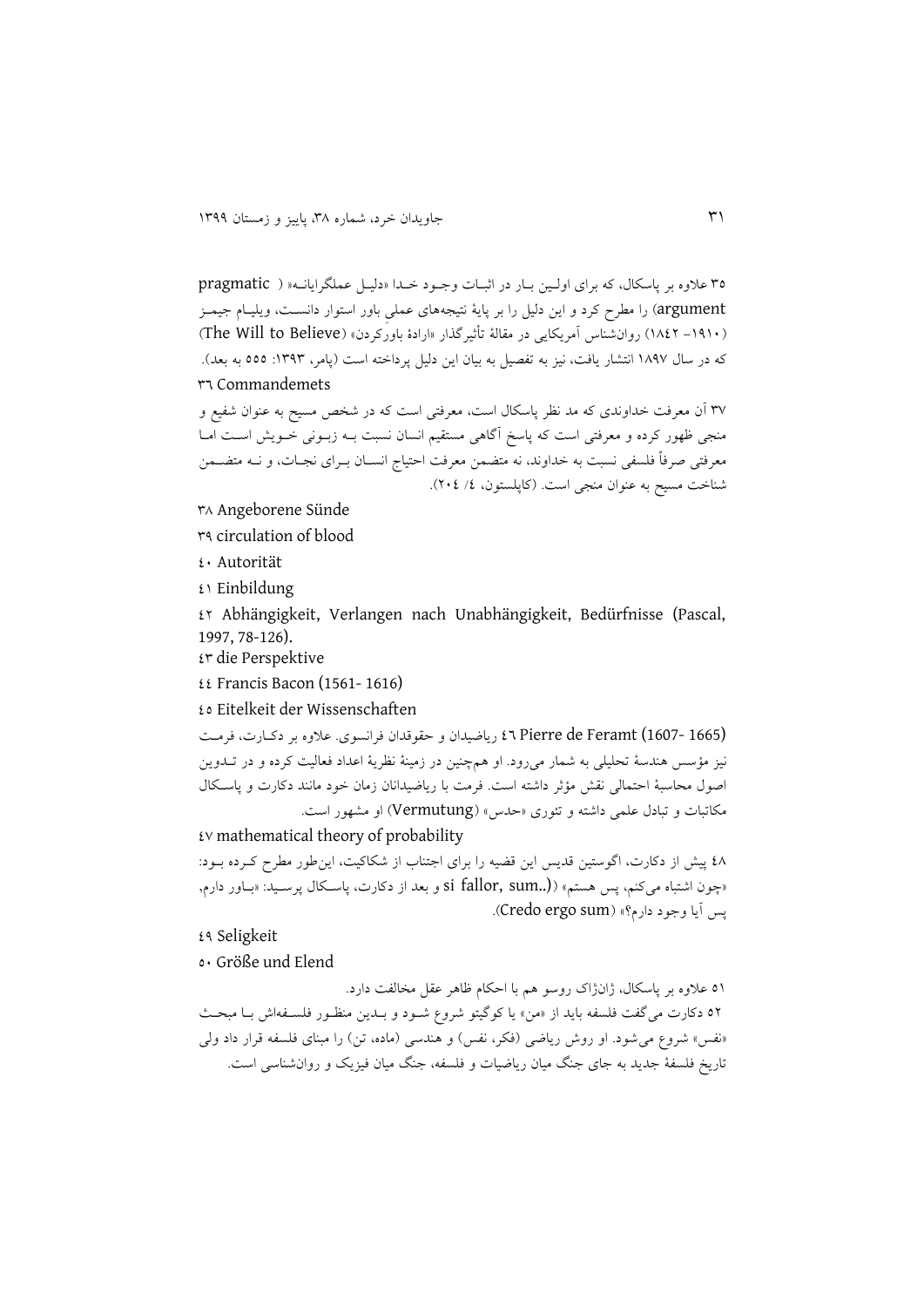or Euklid، Eucleídēs

21 *Pensées*( thought )که پاسکال نن را به سال 9661 نوشت.

22 Pyrrohoniker aus starrsinn

26 Descartes unnütz und ungewiß

27 theological wisdom

0۸ پاسکال مخالف روش ریاضی نیست. تلاش او در کتاب *دربارهٔ روح هندسی* بر این متمرکـز اسـت که خط بارزی میان علـم ریاضـی و فلسـفه ترسـیم کنـد و روح هندسـی را در مقابـل «روح ظریـف» )fin esprit )قرار دود )کاسیرر، :9875 26(. 04 (1941 -1859) Henri Bergson فیلسوف فرانسوی در کنار فریدریش نیچه و ویلهلـم دیلتـای، از مهمترین نمایندهٔ فلسفهٔ زندگی به حساب میآید. 61 (1916 1862-) Delbos Victor فیلسوت فرانسو ، مورخ کاتولیک، بود. 69 (1962 1882-) Chevalier Jacques. فیلسوت و مترجم فرانسو ، و مولف کتیاب *Historie* .*Heri Bergson* و *de la Pensee* 65 (1638 1585-) ,(Jansenius (Jansen Cornelius. او در ییک خیانوادة کاتولییک در قومیة جنوب هلند به دنیـا آمـد. مـتکلم اهـل فلانــدرز و اســقف ایپــر (Ypren) از ۱٦۰۲ در دانشــگاه لــون ([Löwen](https://de.wikipedia.org/wiki/L%C3%B6wen)) کلام مسیحی خواند. مهم ترین اثر وی دربارهٔ *آکوستین* قدیس است که بـرای اولـین بـار در سال 9611م در سه جلد انتشار یافت. عنوان کتیاب: *Augustini .Sti doctrina sive ,Augustinus de humanae naturae sanitate, aegritudine, medicina adversus pelagianos et massilienses.* 3 Bde. Löwen 1640. Nachdruck: Minerva, Frankfurt a. Main 1964.

68 David Hume (1711- 1776).

(1778 -1694) Voltaire، François marie Arouet (فرانسوا ماری آروئه، معروف به ولتر). 61 52 "*Lettres philosophiques ou letteres anglaises*" (1734)

> **منابع الف: فارسی**

- الیدرز، لئیو جیی ) Elders، J Leo ، 1926-)، الدییا فلسیای تومیا نکوینیا ) *The* وزار ،تدییران ،دوم .چ ،*Philosophical Theology of St. Thomas Aquinas*) فرهنگ و ارشاد اسلامی، ۱۳۸٦.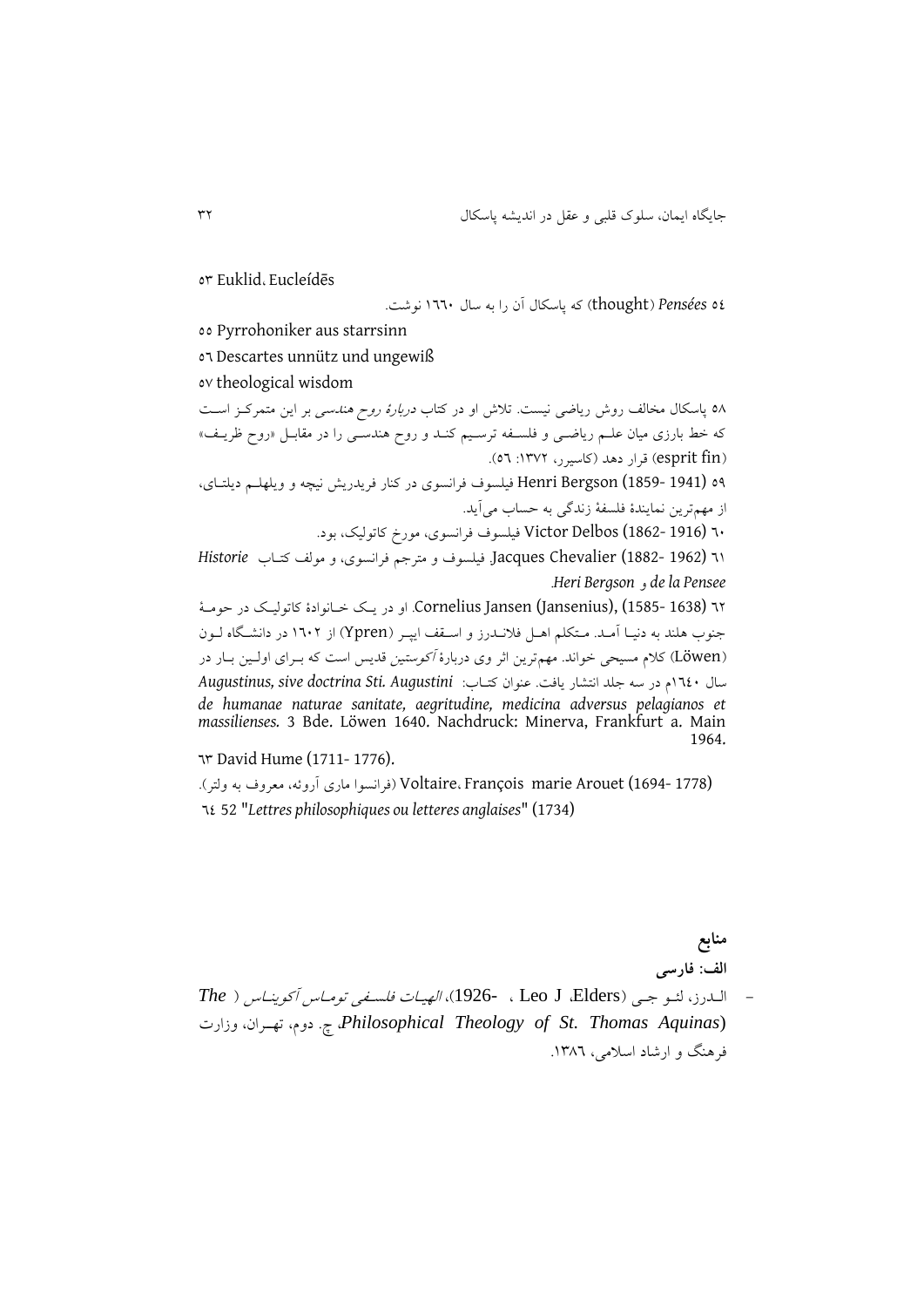- ایلخانی، محمد: ت*اریخ فلسفه در قرون وسطی و رنسانس، چ*. هشتم، تهران، ســازمان مطالعــه و تدوین کتب علوم انسانی دانشگاهها (سمت)، ۱۳۹۳.
- بریه، امیل )1952 1876- ,Emile ,Bréhier): تاریخ فلساه قرن وایدوم ) *de Histoire* l*a philosophie*, Le XVII Siècle، ترجمهٔ اسماعیل سعادت، چ. اول، تهـران، هـرمس،  $17A0$
- ،--- :--- تیاریخ فلسیاة قیرن نیوزدوم ، دورة نظیام ویا ) -9321 9311( ) *la de Histoire* philosophie, II XIX Siecle)، ترجمهٔ اسماعیل سعادت، چ. اول، تهران، هرمس، ۱۳۹۷.
	- پاسکال، بلز: *سعادت بشری،* ترجمهٔ مرضیهٔ خسروی، چ. دوم، روزگار نو، ۱۳۹۸.
- *The Question of* ( خیدا دربیارة :(Palmer, Michael F., 1945- ( مایکیل ،لمر پیا .چ ، پورمحمید نییمیه ترجمیة ،(*God: an introduction and sourcebook*, 2001 اول، تهران، انتشارات علمی و فرهنگی، ۱۳۹۳.
- حسینی بهشتی، محمدرضا (سرویراستار): *فرهنگنامهٔ تاریخی مفــاهیم فلســفه*، تــألیف یــواَخیم ریتر و دیگران، ج.دوم، *گزیدهای از مفاهیم در مابعدالطبیعه*، (گروه مترجمان)، تهـران، ســازمان مطالعه و تدوین کتب علوم انسانی دانشگاهها (سمت)، ۱۳۹۳.
- دکار ، رنه: گاتار در روش درست راهبردن عقل و جستجو ققیقت در علیوم ) *Discours de la méthode pour bien conduire sa raison et chercher la verité dans ,les sciences)← فروغی، محمدعلی، ۱۳۸۳، صص ۲*۶۰− ۱۹۳.
- ریتر، یوأخیم و دیگران: فرهنگنامهٔ تاریخی مفاهیم فلسفه، ج.۲: الهیـات، ویراسـتهٔ محمدرضـا حسینی بهشتی و بهمن پازوکی، تهران، مؤسسهٔ پژوهشی حکمت و فلسفهٔ ایران، ۱۳۹۱.
	- ریتر، ج. دوم، سمت← قسینی بدشتی، محمدرضا
- زادیوسفی، امیرحسین و سعیدی مهر، محمد: «شرطبندی پاسکال و اِشکال خدایان متعـدد»، در: *جُستارهای فلسفهٔ دین*، پژوهشگاه علوم انسانی و مطالعات فرهنگی، سال چهارم، شــمارهٔ دوم،  $15 - 17$  صص -71 - 18.
- ژیلسییون، اتییین ) 1978 1884- ,Gilson Etenne): خییدا و فلسییاه ) *and God Philosophy*)،( تحول مادوم خدا در تاریخ فلساة غرب(، ترجمة شیدرام پیازوکی، چ. دوم، تهران، انتشارات حقیقت، ۱۳۸۸.
- كاتینگهام، جان (-1943 ,John Cottingham)، فرهنگ فلس*فة دكارت*، ترجمة علی افضلی، چ. اول، تهران، مؤسسة پژوهشی حکمت و فلسفهٔ ایران، ۱۳۹۰.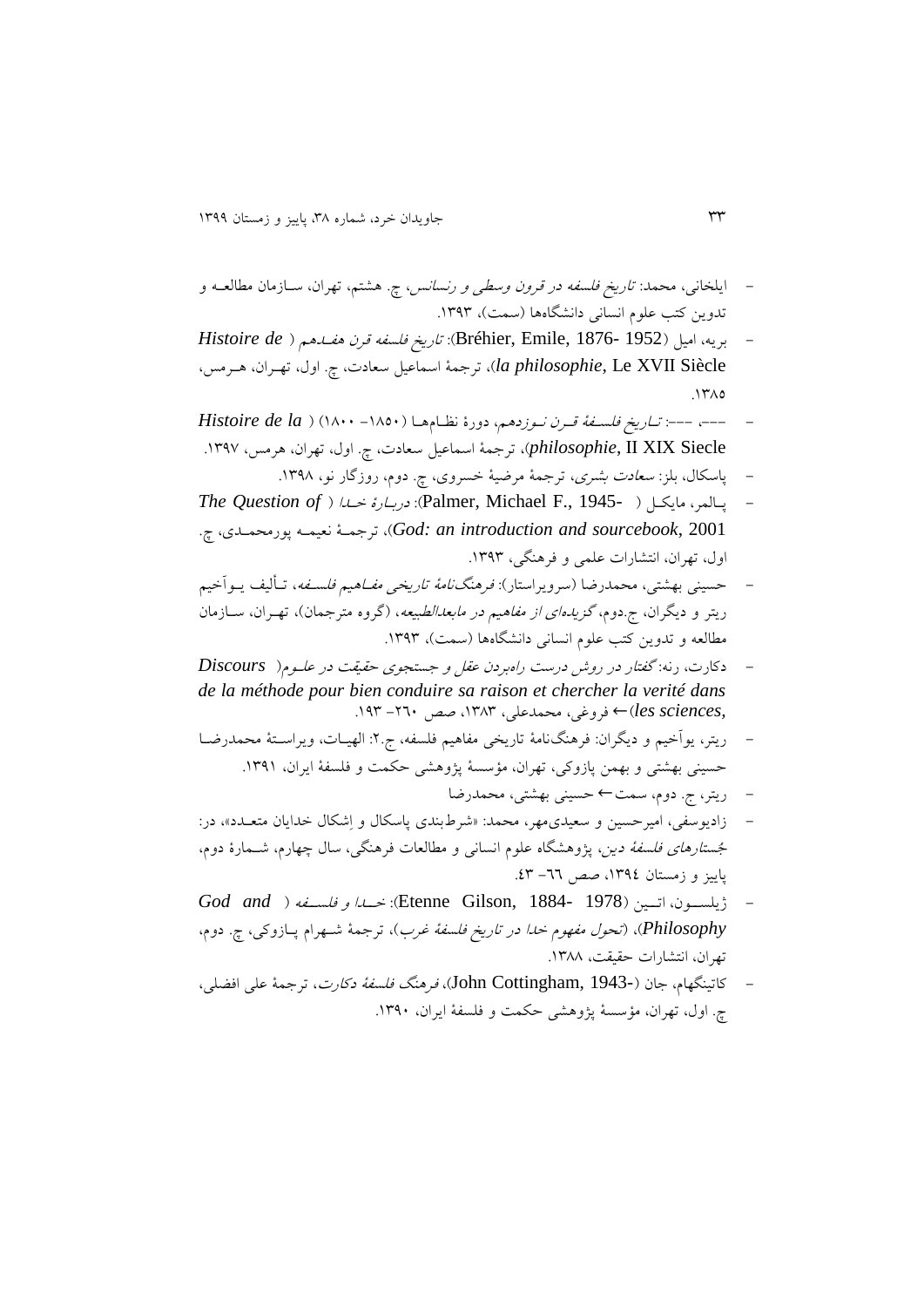- کاسیییرر، ارنسییت )1945 1874- ,Cassirer Ernst): فلسییاة روشییناندیشییی ) *Die Aufklärung der Philosophie1932*،) ، ترجمیة نجیف دریابنیدر )-9811 9811(، چ.اول، خوارزمی، تهران، ۱۳۷۲.
- کونگ، وانس ) 1928- ,Hans ,Küng): خدا در اندیشیة فیلسیوفان غیرب ) *God Does Today for Answer an :?Exist*)، ترجمة قسن قنبر ، چ.اول، قیم، انتشیارا دانشیگاه ادیان و مذاوب، .9831
- فروغییی، محمییدعلی )-9859 9521ش(: سیییر قکمییت در اروپیا، ج. ،9 قکمییت سییقراط و افلاطون، چ. اول، تهران، هرمس، ١٣٨٣.
- فولکیییه، پییل ) 1983 1893- ,Foulquié، Paul)، فلسییاة عمییومی یییا مابیدالطبییییه (Métaphysique)، بخش تم*هیدی: مبحث انتقاد شناسایی*، ترجمیهٔ یحیلی مهلدوی (۱۳۷۹-۱۲۸۷ش) چ. دوم، تهران، انتشارات دانشگاه تهران، ۱۳٦۲.
- مروارید، جعفر، مهدوی.مهر، وحید: «بررسی تمایز ماهوی 'برهان شرطبندی پاسکال' و 'حدیث محاجّة امام علیهالسَّلام و ابن أبی العوجـاء' و نتـایج فلسـفی و کلامـی آن»، در: *پــژوهش هــای* فلس*فی کلامی،* شمارهٔ پیاپی ۷۲، تابستان ۱۳۹۷، صص ۵۷ تا ۷۰. **ب: غیرفارسی**
	- P., G.,→ Pascal, *Gedanken*, 1997.
	- KrV: → Kant, *Kritik der reinen Vernunft*, 1983.
	- Kant, Imauel: *Kritik der reinen Vernunft,* (2. Aufl.), Werke in Zehn Bänden, Bd.4. Wissenschaftliche Buchgesellschaft Darmstadt, 1984.
	- Küng, Hans: D*oes God Exist? An Answer for Today*, Taschenbuch, Wipf and Stock, 2006.
	- Lafuma، Louis: "Blaise Pascal", in; LThK=*Lexikon für Theologie und Kirche*, 10 Bde.
	- Bd.8, Herausgegeben von Josef Höfer,und Karl Rahner, Herstellung: Freiburger Graphische Betriebe, 1986.
	- Loeffel, Hans: *Blaise Pascal*, Birkhäuser Verlag, Basel, Boston, 1987.
	- Pascal, Blaise: *Gedanken über die Religion und eineig andere Themen*, Jean- Robert Armogathe (Hrsg.), aus dem Französischen übersetzt von Ulrich Kunzmann, UB 1622, ReclamVerlag, Leipzig, 1997.
	- -----, -------: *Pensées*, ed. and trans. A. J. Krailsheimer, London and New York, Penguin Books, 1966.